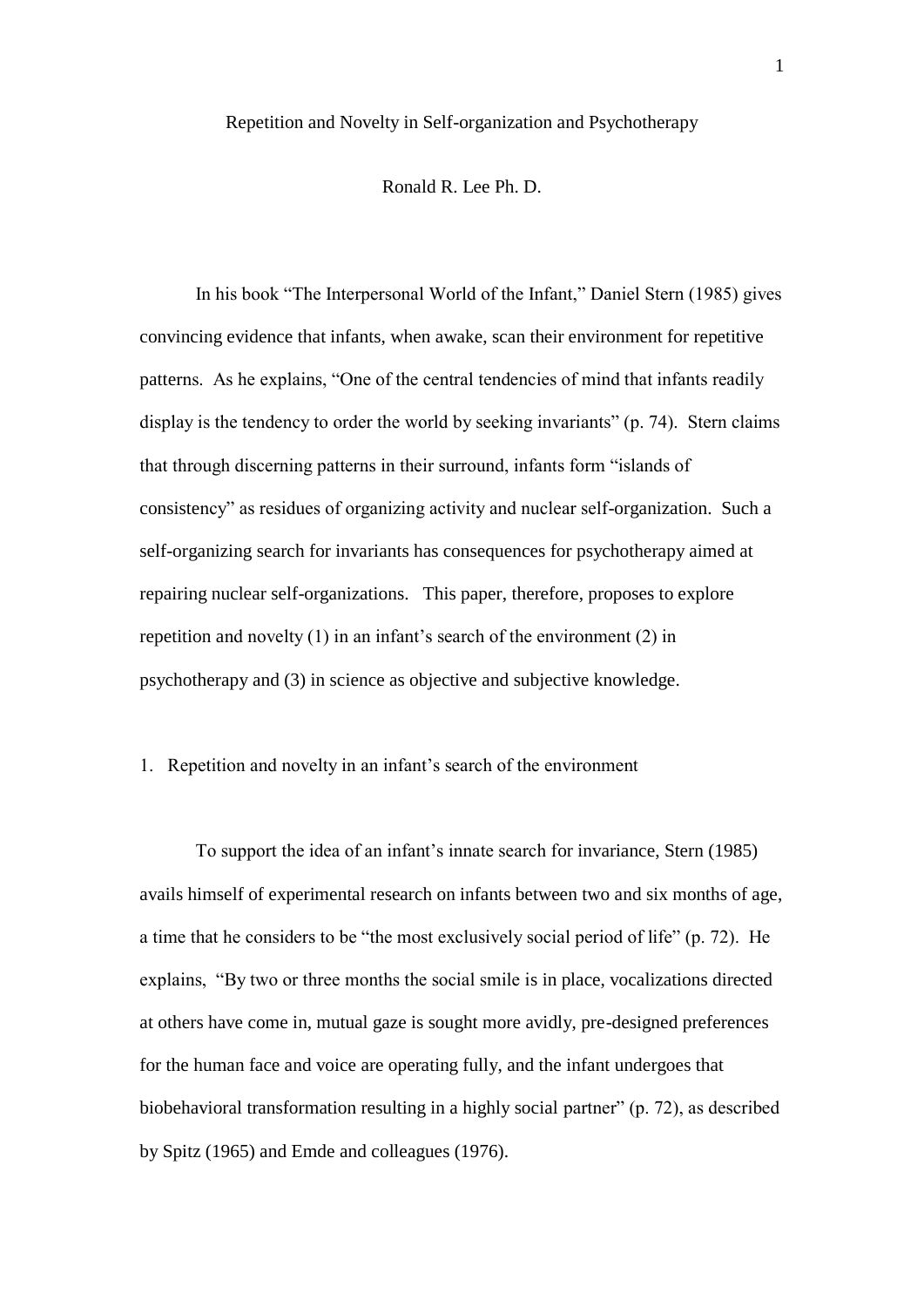To illustrate patterns of invariance in the infant - caregiver interaction, Stern (1985) examines "baby talk." "Baby talk," marked by raised pitch, simplified syntax, reduced rate, and exaggerated pitch contours, is generally accompanied by "baby faces," which are the odd but effective faces made automatically by those interacting with infants that involve an exaggeration, longer duration, and slower composition and decomposition of the display, apparently to help capture the attention of the infant. "Baby talk" goes something like this: "Hey, honey… Yeah, honey… Hi, honey... Watcha doing, honey?... Yeah, watcha doing?... what are ya doing?... what are ya doing there? … ya doing nothing?" As Stern explains, there are two main themes, "honey" and "ya doing," each "restated several times, with minor variations in language or paralanguage" (p. 73).

Calling this parental baby talking "theme with variation," Stern points to evidence beyond word patterns to body-touching games. For example, in the game "I"m going to get you," fingers march up the infant"s legs and torso towards the neck, possibly with a chin tickle punch line. As the game is played over and over, each finger march is different from the previous one in speed, in suspense, in vocal accompaniment, or in some other way. Stern observes. "The longer the caregiver can introduce an optimal amount of novelty into the performance of each successive round, the longer the infant will stay entranced" (pp. 73-74). So, the flip side of an infant"s ability to search for invariant patterns is the capacity to recognize novelty. These capacities to recognize novelty and patterns are enhanced with development.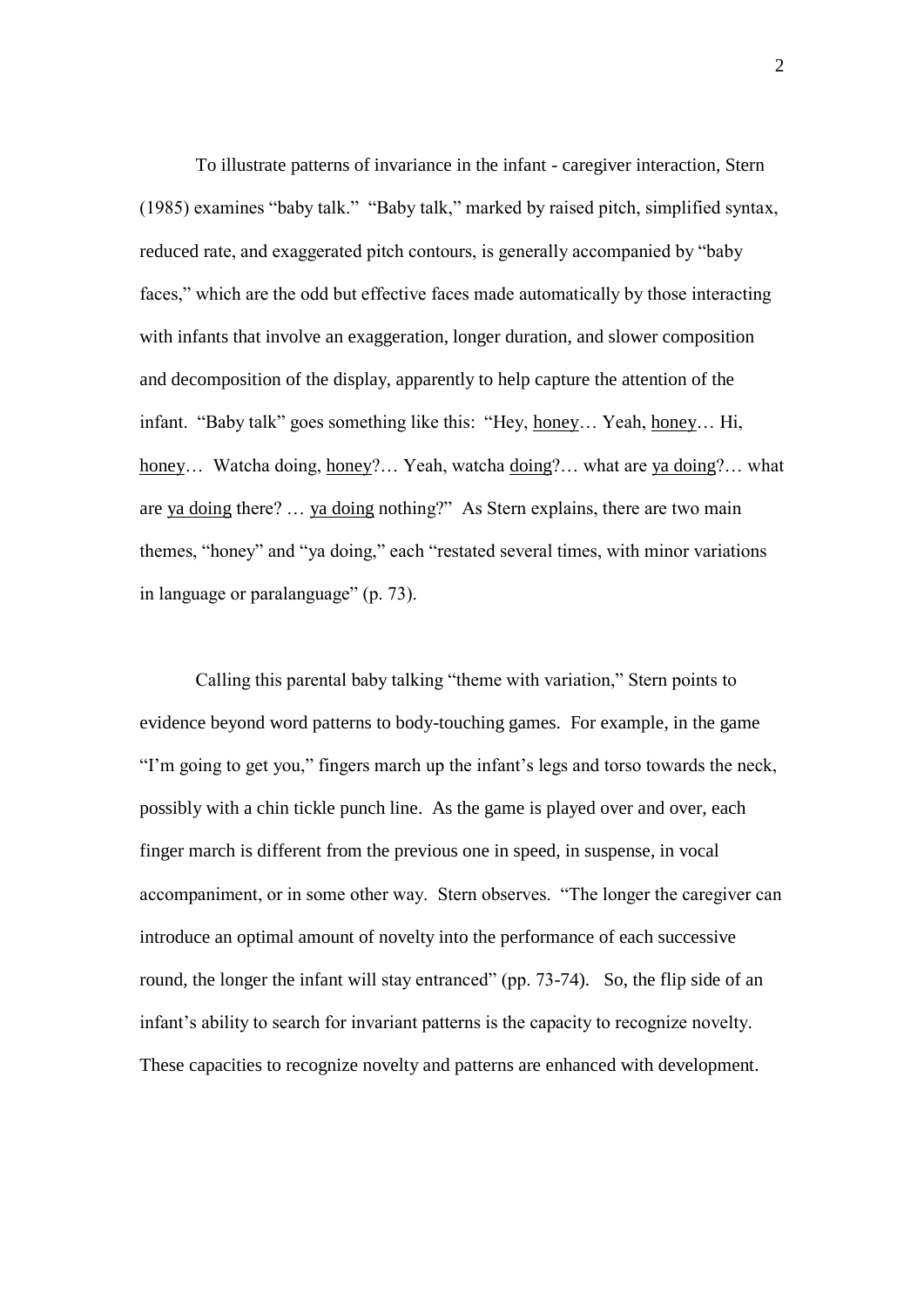This enhancement may be seen in later development. Stern indicates, "after six months the infant changes … and becomes fascinated by, and proficient in, manipulating external objects; coordination of limbs and hand-to-eye have improved rapidly, and interest in inanimate objects sweeps the field" (p. 72). Following this infant stage of manipulating external objects, a developing person"s search for invariants and novelty in the world continues, with increasing awareness of complex and abstract patterns as he/she moves into adulthood. Albert Einstein, for example, used mathematical language to form his famous model of invariance in physics,  $E =$  $MC<sup>2</sup>$  (Clark, 1984).

Before an infant's period of intense sociability in the two to six month's period, Stern thinks that infants are already aware of the invariants that bear on physiological needs, such as sleep. For example, there is evidence that fetuses are able to recognize invariant patterns involved in their uterine environment. DeCasper and Carstens (1980) demonstrated this in their well-known experiment where pregnant mothers read the children"s book, The Cat in the Hat to their unborn fetuses, six and a half weeks before birth. After birth, the story was reread to these children and tested with a "dummy" (pacifier) that could measure their sucking responses. Compared to a control group who had not been read the story in utero, those infants who had heard it in utero stopped their sucking to a significant degree, suggesting they recognized a familiar pattern. This experiment suggests that fetuses use nonsight senses to perceive patterns of invariance and novelty.

That fetuses can recognize sound patterns is supported by the research of Mehler and Jusczyk (1988) with one month-olds, using a switch inside a pacifier that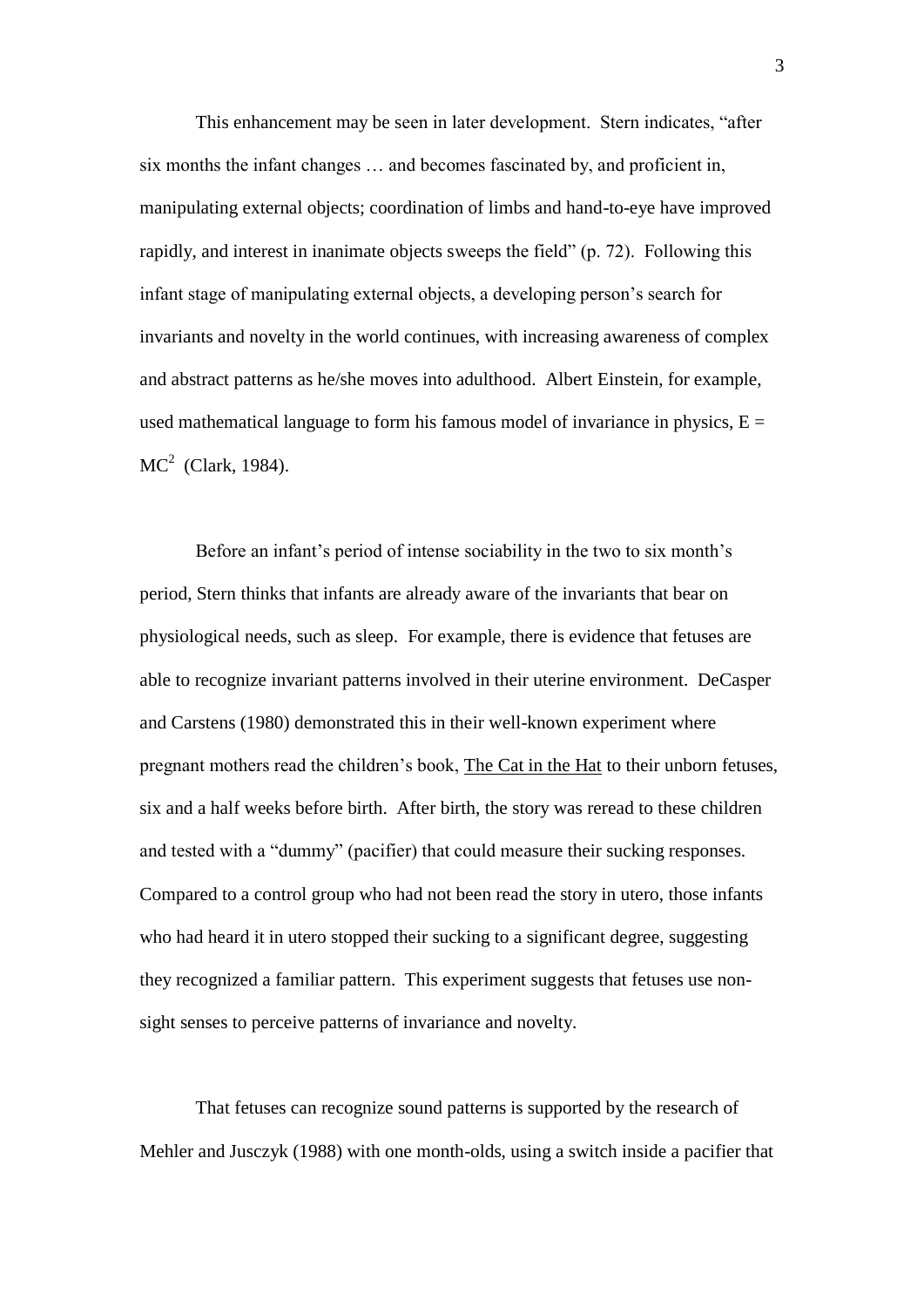turned on a tape recorder when the infant sucked. They demonstrated that four-dayold French babies suck harder to hear French than Russian, and increase their sucking more when a tape changes from Russian to French than from French to Russian, showing that the increased sucking is not due to the novelty of change itself. They thought the infant had learned this language pattern through the melody of the speech carried through their mothers" bodies and audible in the womb, even though muffled.

Stern"s emphasis on a person"s genetically endowed capacity to discern patterns does not overtly rely on Kant"s concept of "apriori," but covertly, it does. There are now two hundred years of philosophical support for the idea of an "apriori" capacity to discern patterns exists "independent of the type of experience." Stern"s concept of invariance searching is an "apriori." According to Kant, there are twelve "apriori" categories that are applicable to perception. These are the categories of "quantity" [unity, plurality, totality], the categories of "quality" [reality, negation, limitation], the categories of "relation" [substance and accident, causality and dependence, community or interaction], and the categories of "modality" [possibility and impossibility, existence and non-existence, necessity and contingency]. But Stern"s concept of pattern discernment is more basic than these because it is a necessary pre-condition to Kant"s patterns of quantity, quality, relation and modality, and therefore, is a precondition for perception itself. Stated another way, selfdevelopment would be impossible without genetically inheriting the capacity for pattern discernment.

Growing knowledge of the neural brain circuits of interest also supports Stern"s concept of an infant"s search for invariance. Interest involves the activity of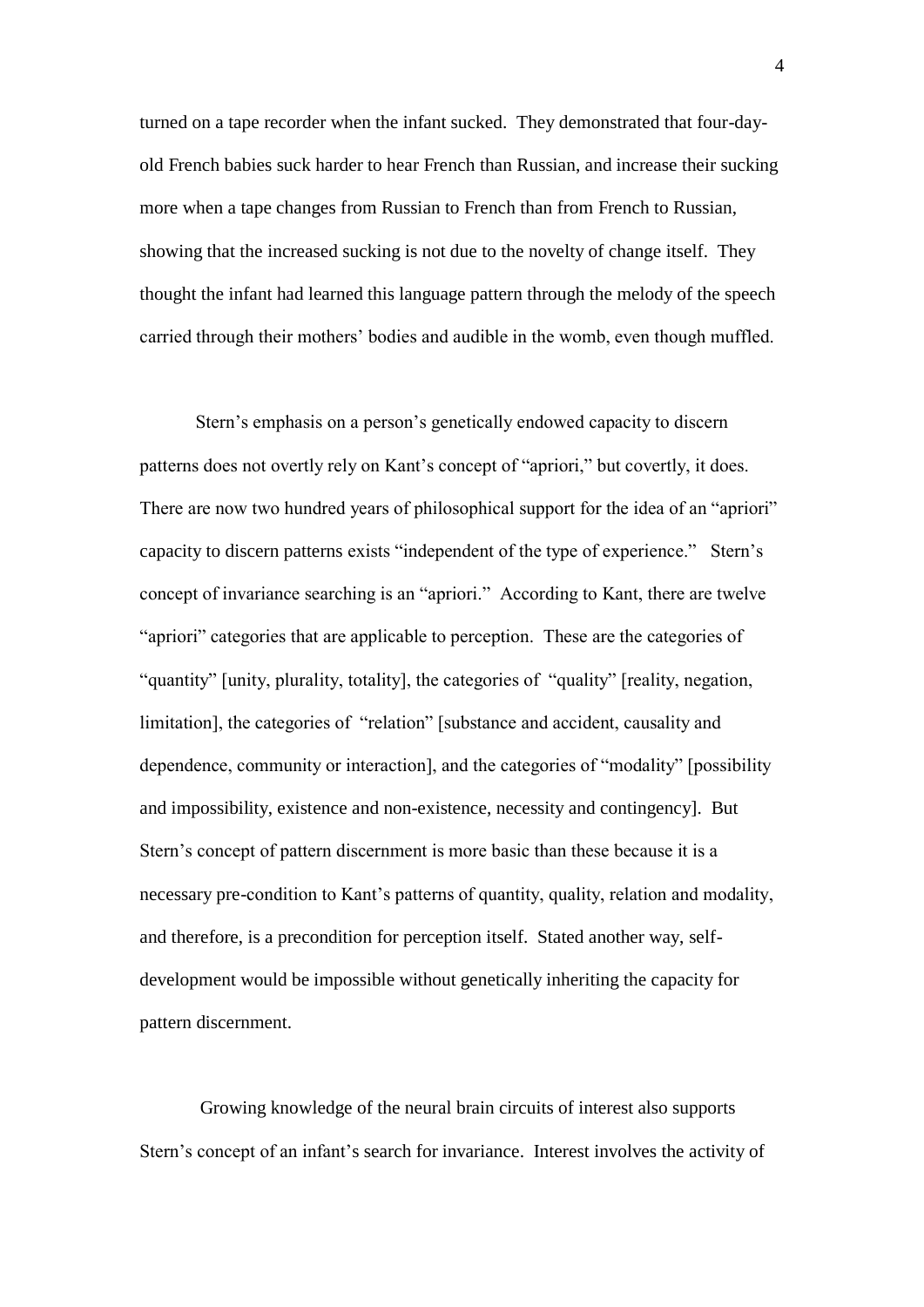the Hypothalamic – Pituitary – Adrenal (HPA) axis that uses dopamine,

noradrenaline, and adrenaline as ascending neurotransmitter circuits, and a glutamate neurotransmitter for the descending circuits. Circuits in this HPA neural network are always switched on because the dopamine neurons function as an endogenous pacemaker with a fairly stable firing rate throughout the day and in REM sleep when other biogenic amines are "sleeping" (p. 156). Panksepp (1998) makes a strong case for calling this complex network of circuits, the "searching system of the brain" (p. 144). In electrical stimulation studies of the lateral hypothalamus of rats, Panksepp describes how "all animals move forward in an energetic search pattern, sniffing vigorously and investigating, mouthing and manipulating prominent objects in the environment" (P. 155). As with rats and other mammals, human HPA searching networks are connected with the search for patterns that Stern reports with his two to six month old infants.

An infant"s search for patterns is also reflected in the development of language. Steven Pinker (1994) believes that language is an instinct because of the studies of Noam Chomsky. In response to the behaviorism of John Watson and B.F. Skinner who branded such words as "mind" and "innate" as unscientific, Chomsky called attention to two facts about language. "First, virtually every sentence that a person utters or understands is a brand-new combination of words, appearing for the first time in the history of the universe. Therefore, a language cannot [simply] be a repertoire of learned responses that the behaviorists claim; the brain must contain a recipe or program that can build an unlimited set of sentences out of a finite list of words. That program may be called a mental grammar….The second fundamental fact enunciated by Chomsky is that children develop these complex grammars rapidly,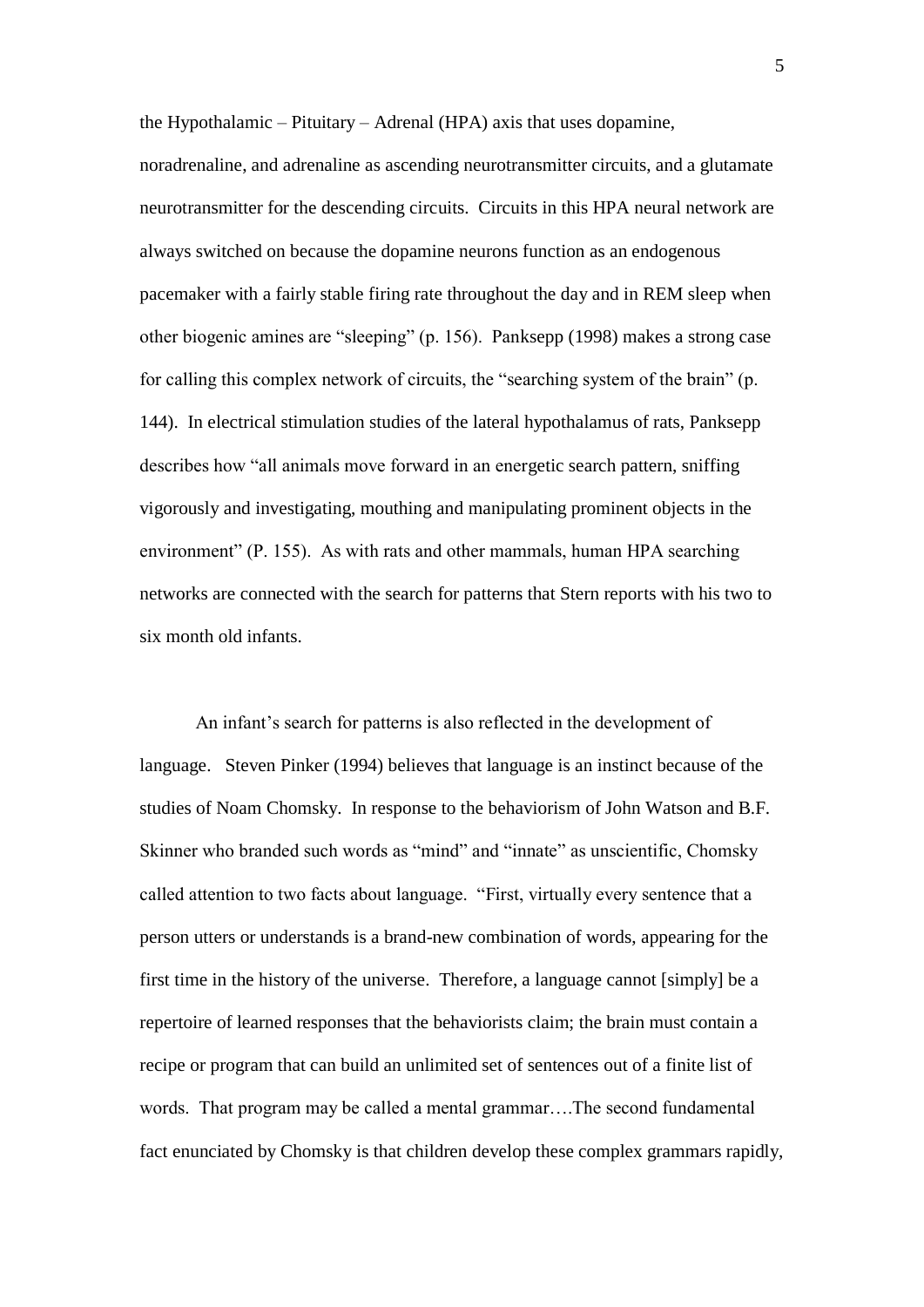without formal instruction, and give consistent interpretations to novel sentence constructions that they have never before encountered. Therefore, he argued, children must be equipped with a Universal Grammar that tells them how to distil syntactic patterns out of the speech of their parents (Pinker, p. 9). Without the capacity to discern patterns and novelty, language would be impossible.

Humans then, are born with a capacity to discern patterns, to create "order out of chaos" and to appreciate those experiences that are novel, therefore, unique or special.

(2) Psychotherapy

Examples of repetition and novelty in psychotherapy are seen as (a) in Orange, Stolorow, Atwood and Brandchaft's concept of co-transference and (b) in Kohut's concept of leading and trailing edges in psychotherapy.

# (a) As co-transference

. Psychotherapists in supervision frequently present cases of patients with intense negative transferences and a psychotherapy that is stalemated or in a mess. The problem for a psychotherapist is not in recognizing this transference experience, but in failing to help resolve it. If these psychotherapists explained to the patient that he/she was distorting their relationship because of past experiences, either this explanation was rejected, or if overtly accepted, the patient's negative view of the therapist covertly remained.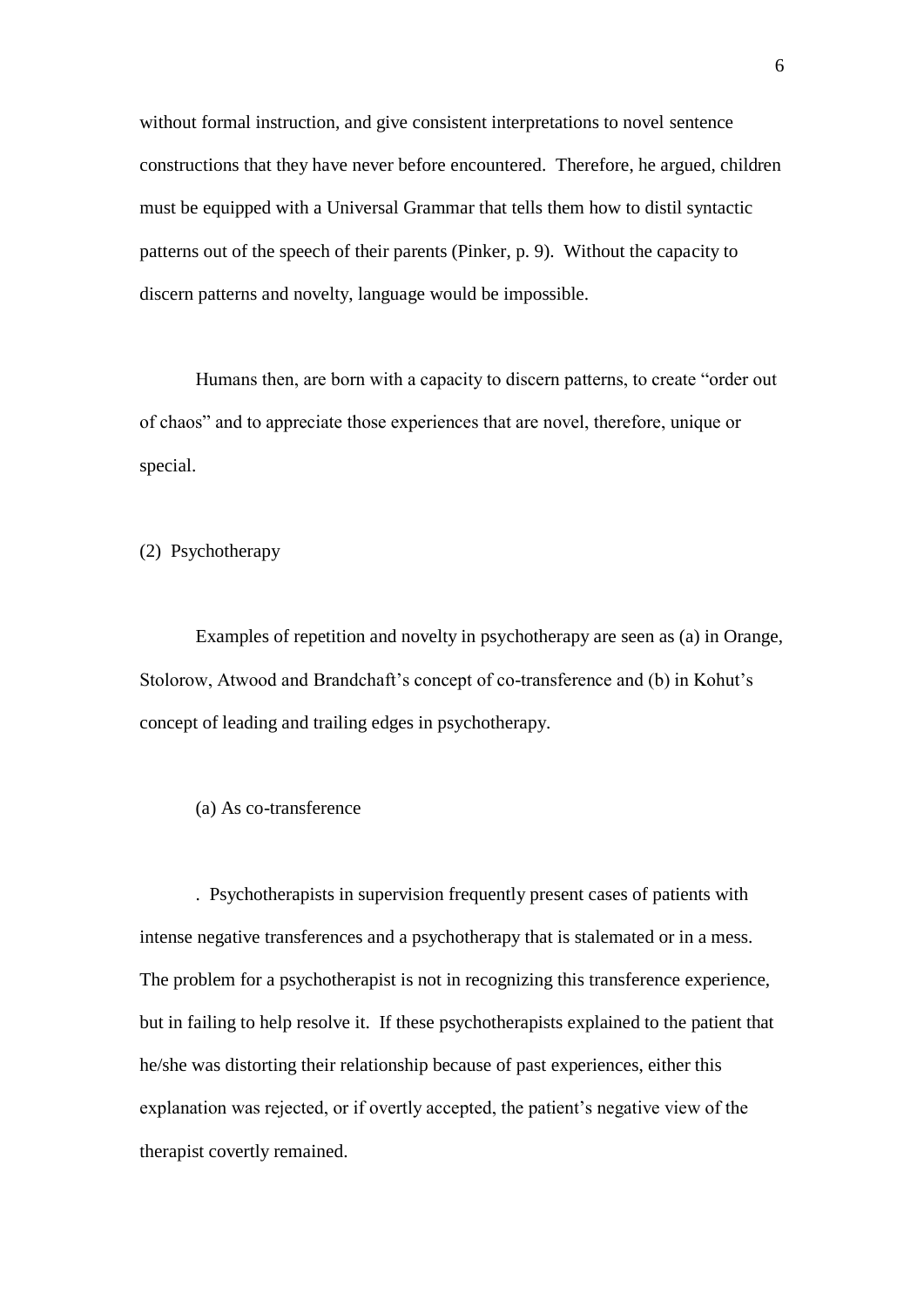To help explore the problem of a transference stalemate, we review briefly the history of the concept. Greenson (1969) thinks that the idea of transference grew out of Freud"s (1905b) disastrous failure with Dora. Because of Freud"s lack of empathy, the psychoanalysis lasted only a few months and then terminated abruptly. It then took seven years before Freud (1912) – presumably after digesting the experience – to propose the theoretical concept of transference, where childhood experiences are transferred to the relationship with the psychotherapist. It is an idea that grew in importance until it dominated psychoanalysis half a century later (Greenson, 1969, p. 359). Now, nearly a century after Freud first proposed the concept, Shane, Shane and Gales (1997) offer the view that "transference encompasses experiences in the present predominantly organized by the past" (p. 69). Having said this, it is one thing for psychotherapists to recognize a transference clash of perceptions, but another to produce therapeutic change.

Freud assumed that after interpreting transference, the patient's resulting insight would gradually lead to a weakening of the patient"s negative perception of the therapeutic relationship. However, although insight helped some patients, it did nothing to modify others. Freud explained transference without the aid of modern research on perception that sees it as abstracting from multi-modal sense experiences and the degenerating and reentrant properties of the brain"s neural structures described by Edelman (1987).

Initially these failures to alter negative transferences were explained by Freud's concept of a positive non-transference relationship. As he stated, "not every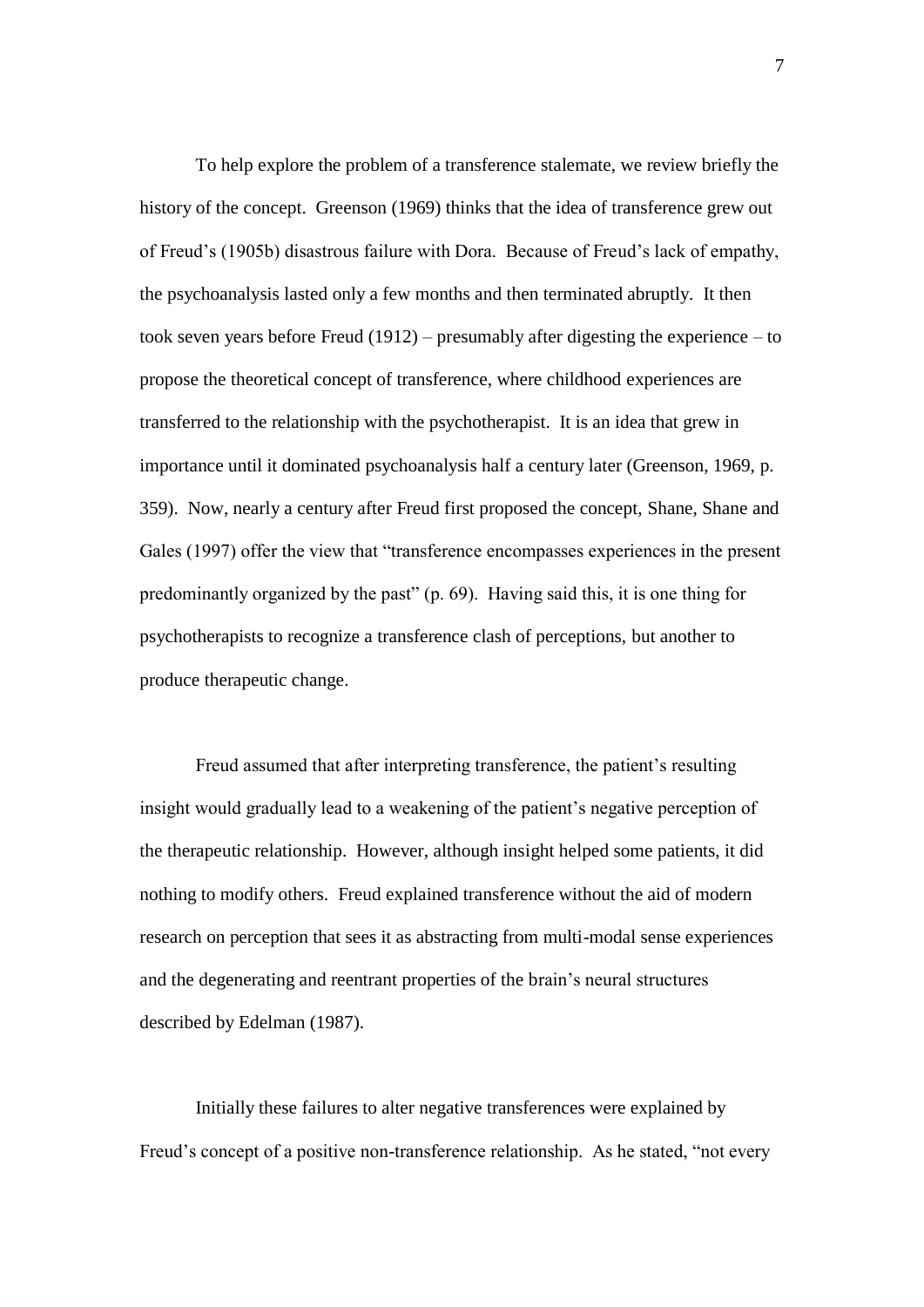good relation between analyst and his subject …was to be regarded as a [distorted] transference; there were friendly relations which were based on reality and which proved to be viable" (1937a, p. 222). Freud held to the importance of a nontransference relationship, because he believed this non-transference relationship formed the basis for resolving negative transference and because it explained if the transference remained unresolved, namely that such patients lacked the capacity to develop a good enough positive, non-transference relationship.

Psychoanalysis after Freud has attempted to increase its effectiveness in resolving transferences. Kleinian and more "conservative" analysts (Greenson, 1971) believed that the positive non-transference interactions, rather than resolving transference distortions as Freud thought, contaminated the psychotherapy, weakened the effect of interpretations on the patient, and undermined efforts to resolve or lessen the negative effects of transferences. So, these psychoanalytic theorists expanded the idea of transference to include all interactions between the patient and analyst, and contended that the only way for an effective psychotherapist to respond to transference is by analysis and interpretation.

In criticizing this "only interpretation" (sola coniecto) position, Greenson (1969) says that seeing everything emanating from a patient as transference so broadens the concept as "to deprive it of its usefulness" (p. 362). Anna Freud also states: "The technique of 'only analyzing' or 'only interpreting' transference phenomena may stifle the development and clarification of the transference neurosis and act as an obstacle to the maturation of the transference-free or "real" reactions of the patient" (Greenson, 1969, p. 361). Lack of significant therapeutic improvement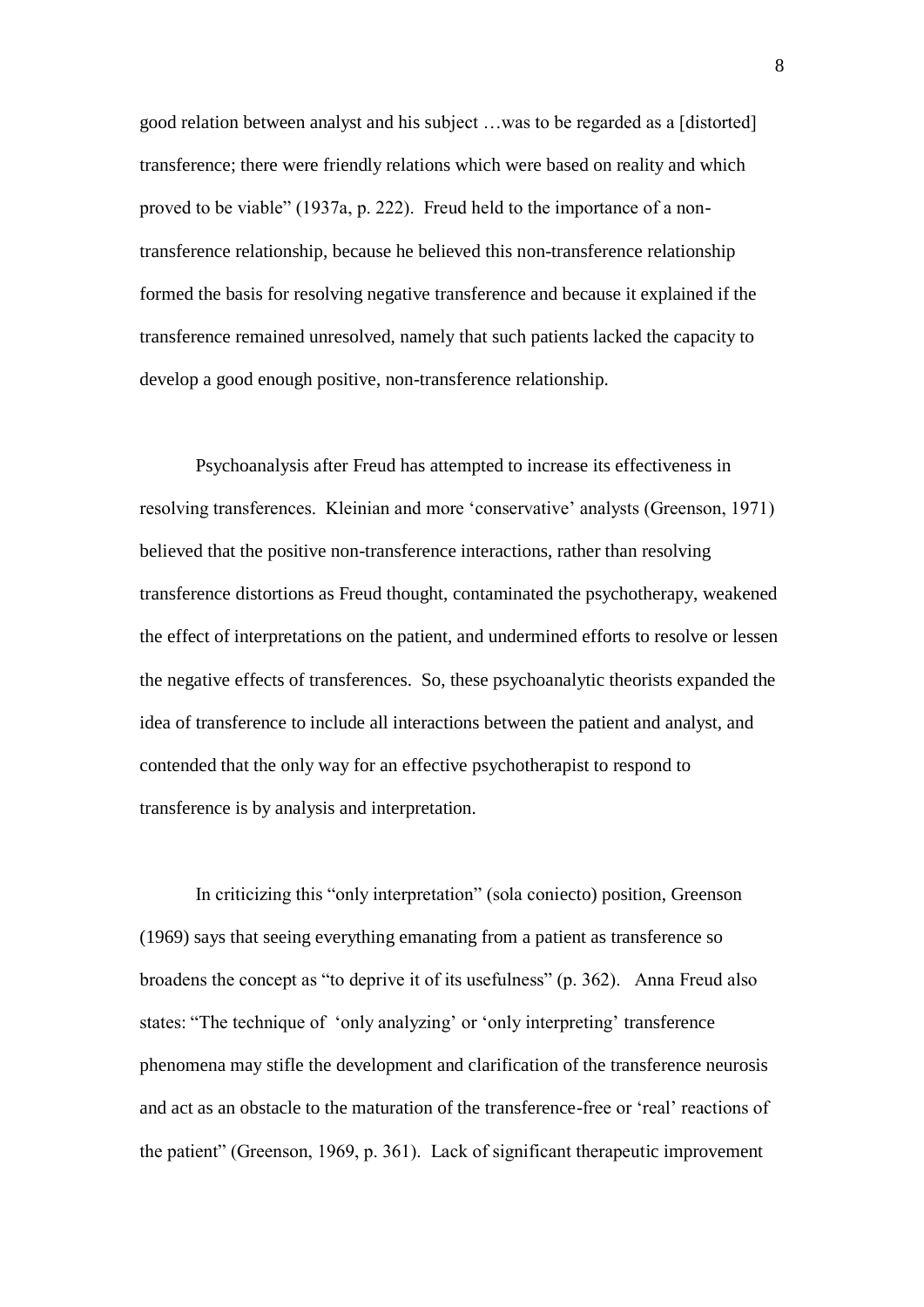with such an approach supports their position. Although there have been no strictly designed, control group studies on the results of "sola coniecto" psychoanalysis, there is a general recognition in psychoanalytic circles that the type and number of patients who can tolerate this strict, non-gratifying approach is limited, without necessarily achieving significant increases of successfully resolving transferences. Based on anecdotal reports, this "only interpretation" approach may have actually increased the risk of suicide.

. Lack of an appreciable increase in effectiveness in resolving transferences during the past half century suggests that analytic theory had taken a wrong turn. Psychoanalysis had explored the results of a stricter technique, but ignored examining its assumption that transference is a distortion of reality. This concept of distortion, however, may contribute to the difficulty of resolving a patient's negative attitudes towards the therapist. For example, Stolorow and Lachmann (1980) point out the nature of the dangers embedded in the concept of a "real" relationship between patient and therapist. They (Stolorow, Brandchaft and Atwood, 1987) explain: "Such dangers lie in the fact that judgments about what is 'really true' about the analyst and what is distortion of the 'truth' are ordinarily left solely to the discretion of the therapist – hardly a disinterested party" (p. 35). Undoubtedly therapists experience a patient"s negative assessment of him/her as different from his/her own self-image, but what makes this difference automatically a distortion? Difficulties are introduced into the process of resolving transferences if the therapist assumes that his/her subjective self-experience is an objective view of reality. When the therapist believes this, any clash with patients" views creates disjunctions because the intersubjective differences of perception have been cast into objective terms.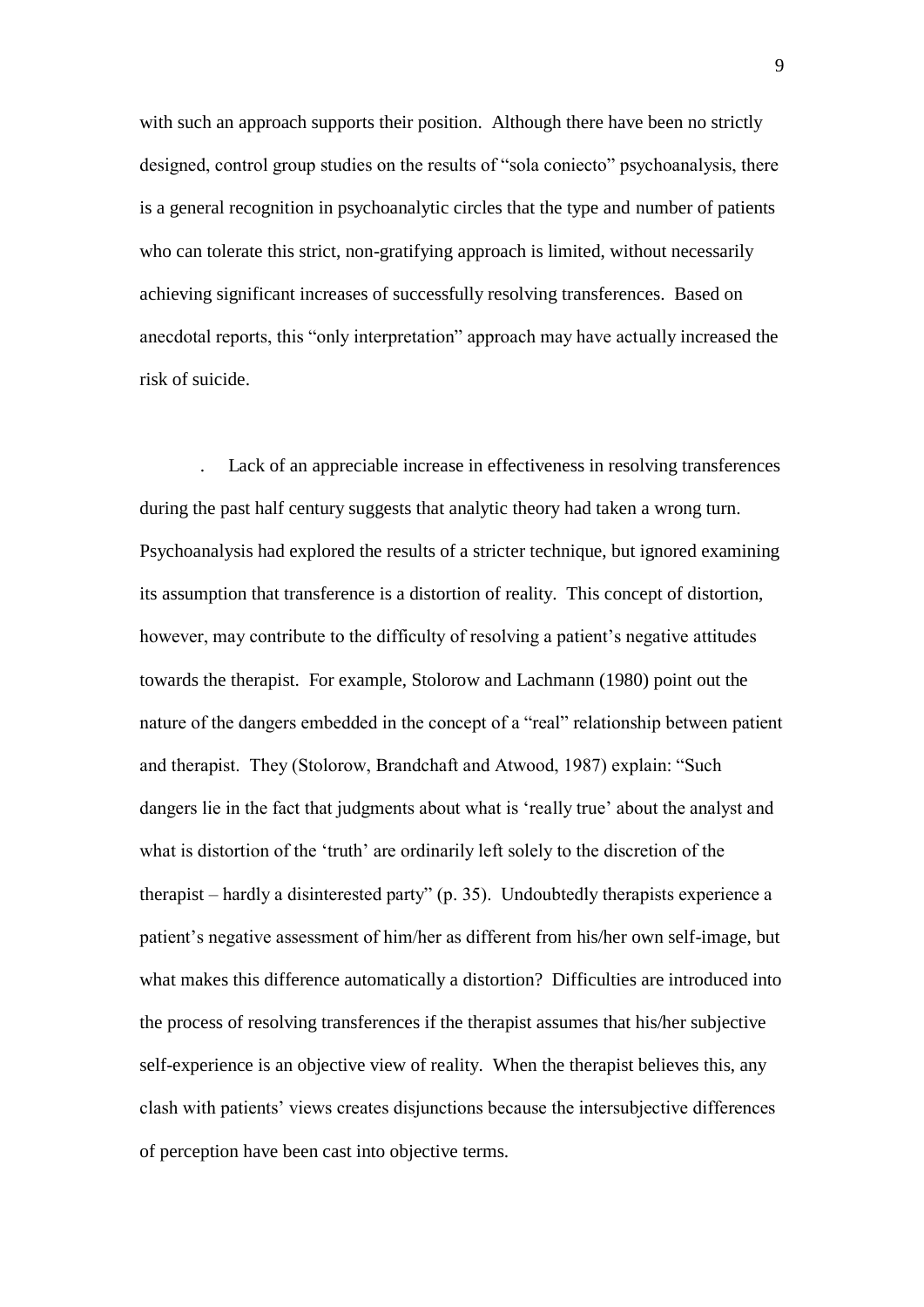If a divergence of perception between patient and therapist leads to psychotherapists taking the position of representing objective reality, they are adopting a "hierarchically ordered two-reality view" (Schwaber, 1983, p. 383), where the reality experienced by the patient is considered a distortion of the psychotherapist"s objectively true reality, that Schwaber so effectively criticized. As she points out, it is the therapist"s assumption of having an objectively true view from which deviation is distortion that makes the concept of transference so potentially damaging to the therapeutic process. Transference assumed to be distortion reinforces patients" experiences that they are defective and vulnerable to be blamed if they differ in their views from the therapist. So the concept of transference as a "distortion" may re-create early childhood experiences of being blamed, and, hence, reinforce negative transference feelings. When transference is conceived as distortion, it is understandable that cases are susceptible to being stalemated, and transference experiences becoming therapeutically irresolvable.

While psychoanalysis was exploring issues around perceiving transference as "sola coniecto," Kohut introduced the selfobject concept into understanding transference. This has been thoroughly covered in the self-psychology literature (Kohut, 1971, 1977, 1984; Lee and Martin, 1991). Kohut"s introduction of a narcissistic transference, strongly resisted by many conservative analysts, eventually led to an integration of both Freudian and Kohutian views. As Stolorow summarizes, there are two dimensions to transference: the conflictual and the selfobject. Stolorow (Stolorow, Brandchaft and Atwood, 1987) explains,

10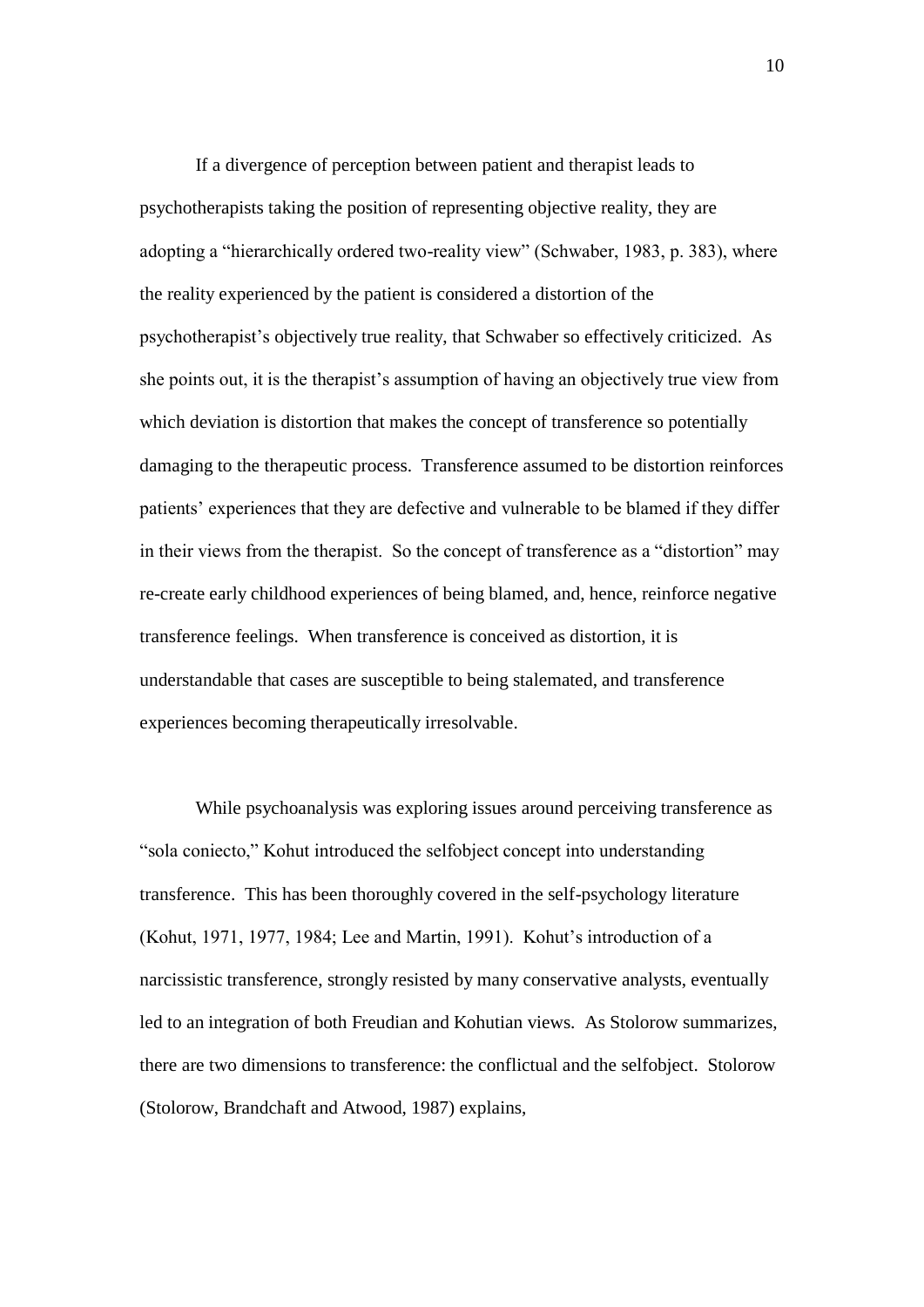In certain transference configurations…the selfobject dimension is clearly in the foreground, because the restoration or maintenance of self-experience is the paramount psychological purpose motivating the patient"s specific tie to the analyst. In other transference configurations, the selfobject dimension operates silently in the background, enabling the patient to confront frightening feelings and painful dilemmas [of the conflictual dimension] [p. 26].

In a later publication, Stolorow (Stolorow and Atwood, 1992) calls the conflictual dimension the repetitive dimension of experience (pp. 24 & 83).

Orange (1994) offers a way of integrating these dimensions of transference with her concept of co-transference. In co-transference she says, "the organizing activity of both patient and analyst within the analytic experience makes up the intersubjective field of analysis" (Orange, Atwood and Stolorow, 1997, p. 8). In a healthy co-transference the different points of view are used to generate a dialog that opens up new horizons (Gadamer, 1993) and new experiences. In co-transference the emphasis is no longer on how "real" the relationship is, but on its newness, that is, the possibility of co-creating Balint's "new beginning" (Balint, 1968, p. 131, and 1932, 1934) through the selfobject responding of the therapist. This shift in transference thinking from the realness of experience to its newness is one of Kohut"s major contributions to psychotherapy with his concept of a selfobject and selfobject experiences.

Balint"s concept of a new beginning made a very important contribution to modern psychotherapy. He illustrates his concept with a case of an attractive,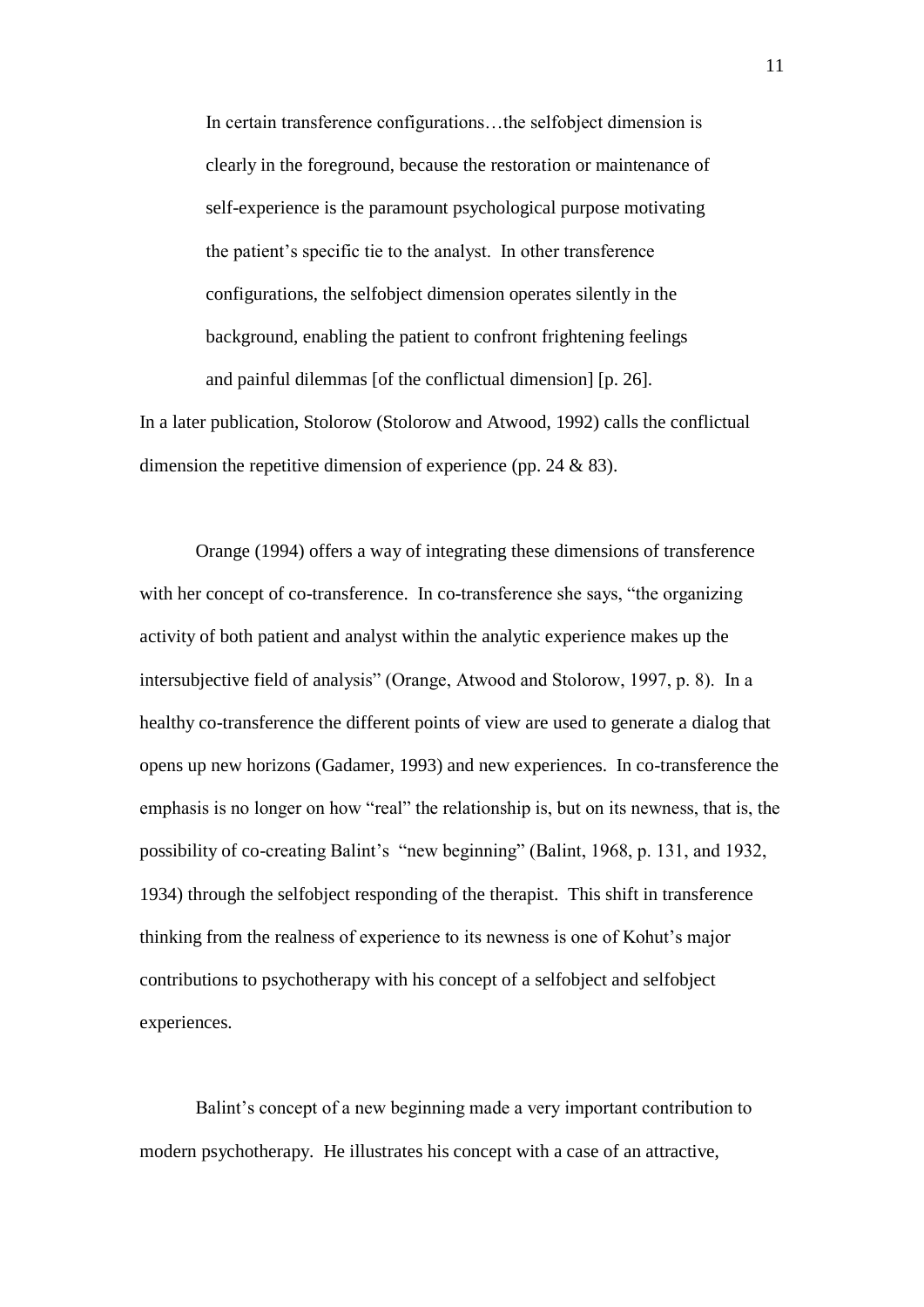vivacious, rather flirtatious girl in her late 20"s, whose main complaint was an inability to achieve anything. Balint (1968) says:

> She had finished successfully the university course for a degree quite some years before, but could not take the final examination. She was popular with men, and a number of them wanted her, either for marriage or for an affair, but she simply could not respond. Gradually, it emerged that her inability to respond was linked to a crippling fear of uncertainty whenever she had to take any risk, that is, take a decision. She had a very close tie to her forceful, rather obsessional, but most reliable father; they understood and appreciated each other, while her relationship with her somewhat intimidated mother, whom she felt to be unreliable, was openly ambivalent.

> It took us about two years before these connections made sense to her. At about this time, she was given the interpretation that apparently the most important thing for her was to keep her head safely up, with both feet firmly planted on the ground. In response, she mentioned that ever since her earliest childhood she could never do a somersault; although at periods she had tried desperately to do one. I then said, "What about it now?" – whereupon she got up from the couch and, to her great amazement, did a perfect somersault without any difficulty [pp 128-129].

Balint is careful to explain that the concept of a new beginning is not the same as repetition, transference, acting out, or regression. How can her somersault be a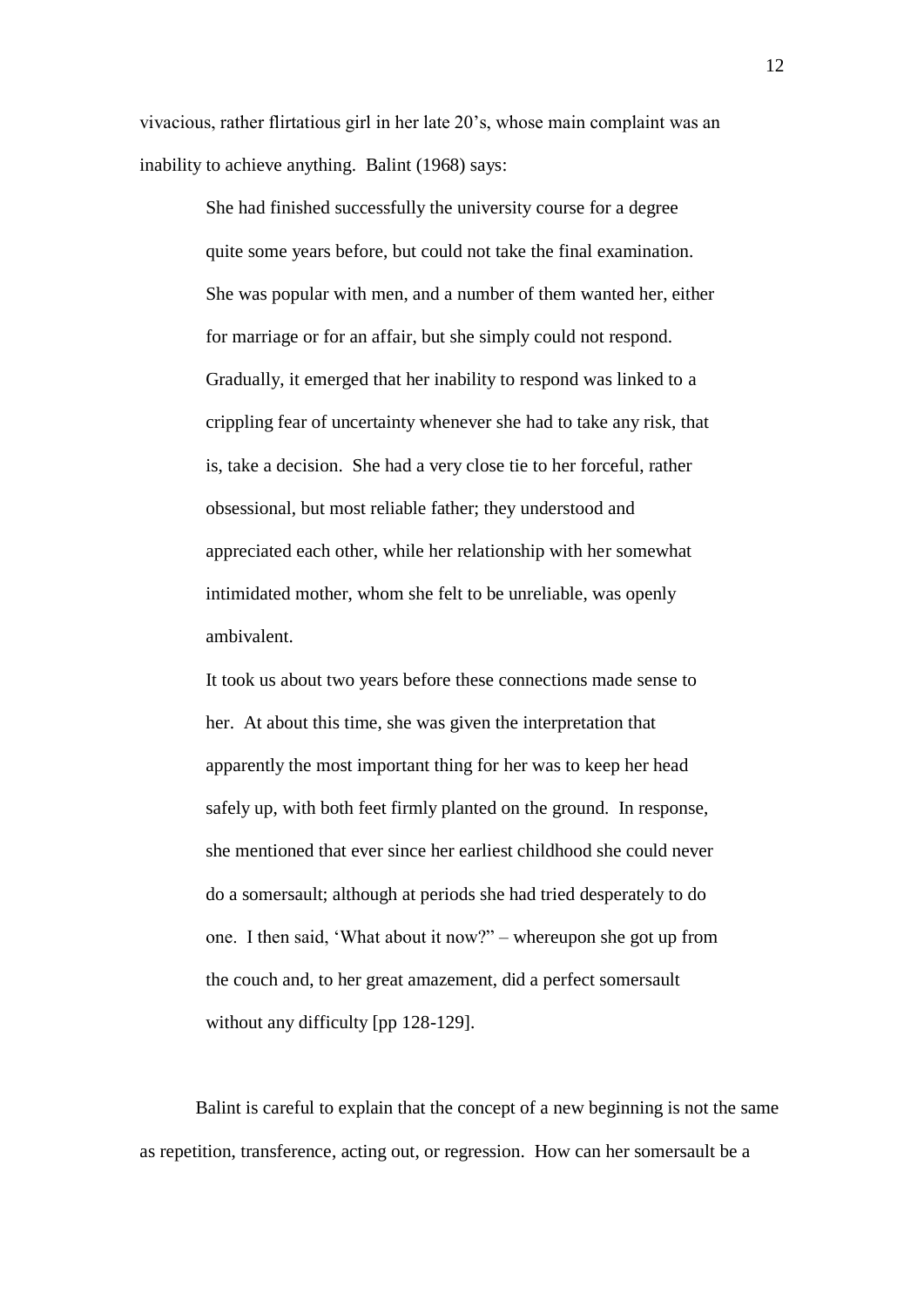repetition or regression, he asks, if it had never been done before? And how can her past experience be transferred to the present if it is a new experience? Admittedly, says Balint, the patient's somersault was action, but how could this be acting out in an attempt to avoid remembering something in the past, when it is a new experience?

So, with Stolorow"s concept of repetitive transferences and Balint"s emphasis on a new beginning as major dimensions of co-transference, we see the process of psychotherapy having similarity to the organizing principle of Stern"s early infant, namely, the search for repetitive patterns and for novelty. If a patient psychotherapist co-transference is stuck exploring persistent repetitive patterns, such an approach is giving excessive attention to the repetitive dimension and not enough to new experience.

Psychotherapists stuck in an irresolvable repetitive transference often had feelings of despair. From exploring these psychotherapists' views about their patients, I gained the impression that their the patients were despairing too. It was a small step to realize that the stalemate between these therapists and their patients also represented a twinship of despair. Their patients had entered psychotherapy feeling trapped in a cycle of repetitive experiences and, by focusing on these experiences in the hope of resolving them; they had not given enough attention to their patients" new experiences. Caught up in the patient"s defenses against despair, these therapists had tended to follow their patients" leads by obsessively and repeatedly going over these experiences, but in doing so, reinforcing the patterns, not weakening them.

## (b) as leading and trailing edges in transference material

13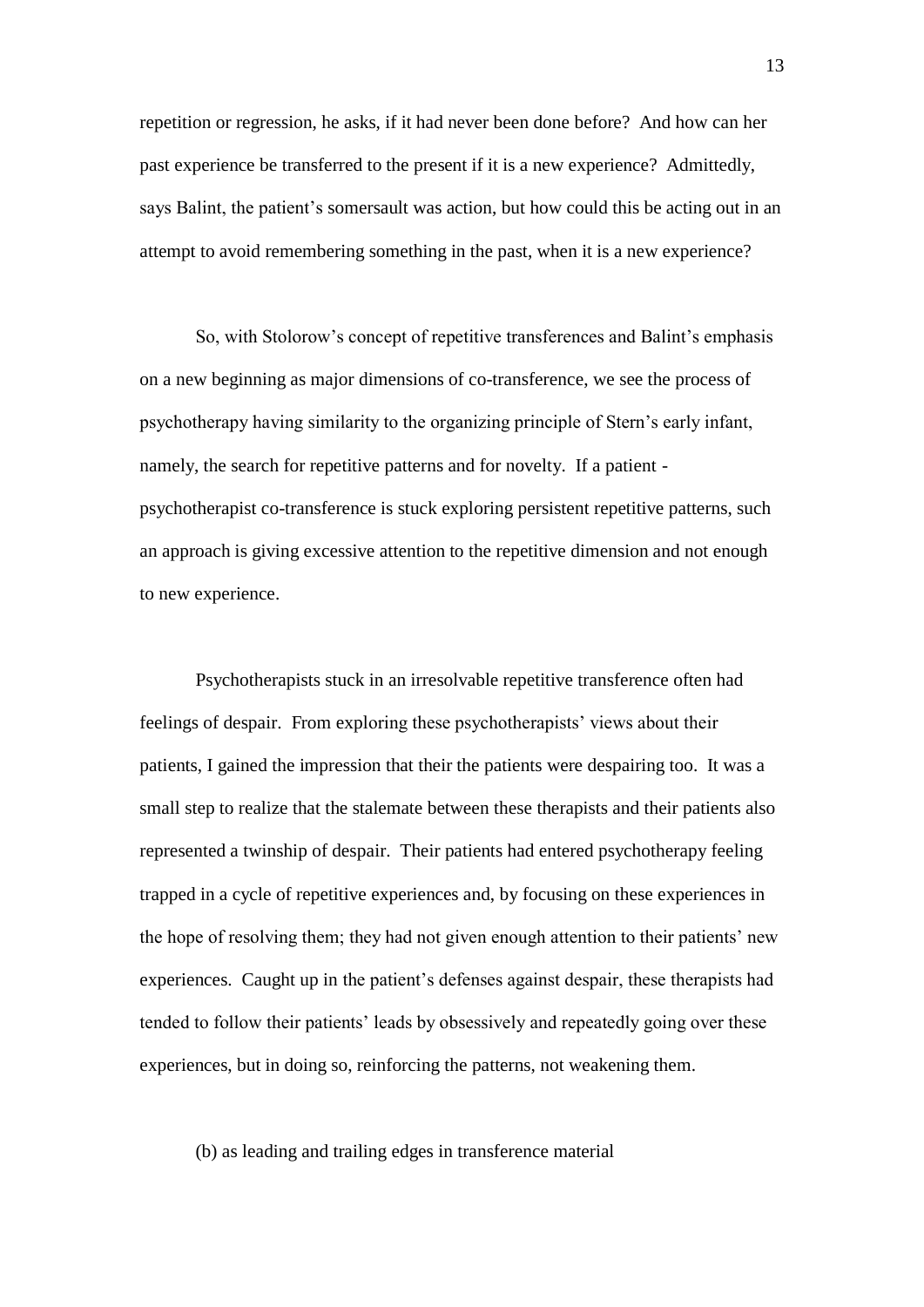During the last three years of his life, Kohut"s began using the experience-near concepts of "central material," with "trailing" and "leading edges" (Miller, 1985) in his consultations with the psychoanalyst Jule Miller. Material from Miller's session with a patient, followed by Kohut's comments on the way Miller handled the material introduce us to their meanings. Miller says,

Once again, I was going to cancel an analytic session because of a trip. The patient was upset about this and he talked about how much he was going to miss me and how he tended to feel dislocated if he had a number of free hours during the course of the day….The patient talked about how before the analysis…he would have filled this time with homosexual activities in bookstores; however, this was now much less appealing to him and less effective in helping him to feel good. I commented that his attachment to me had been intensified by our continuing analytic work so that he was now looking to me for a good deal of emotional sustenance and was, indeed, quite upset over my forthcoming absence and felt dislocated by it. The patient said that was certainly true and said that he felt like the spaceman in the movie 2001, who, while floating in space attached to the spaceship by a lifeline, was cut loose and left to die and to drift forever in space….

{Miller continues:] Kohut"s concept was that in a complete interpretation, the analyst should consider more than a central portion that represents the main part of the current transference repetition; the analyst should also be sensitive to the leading edge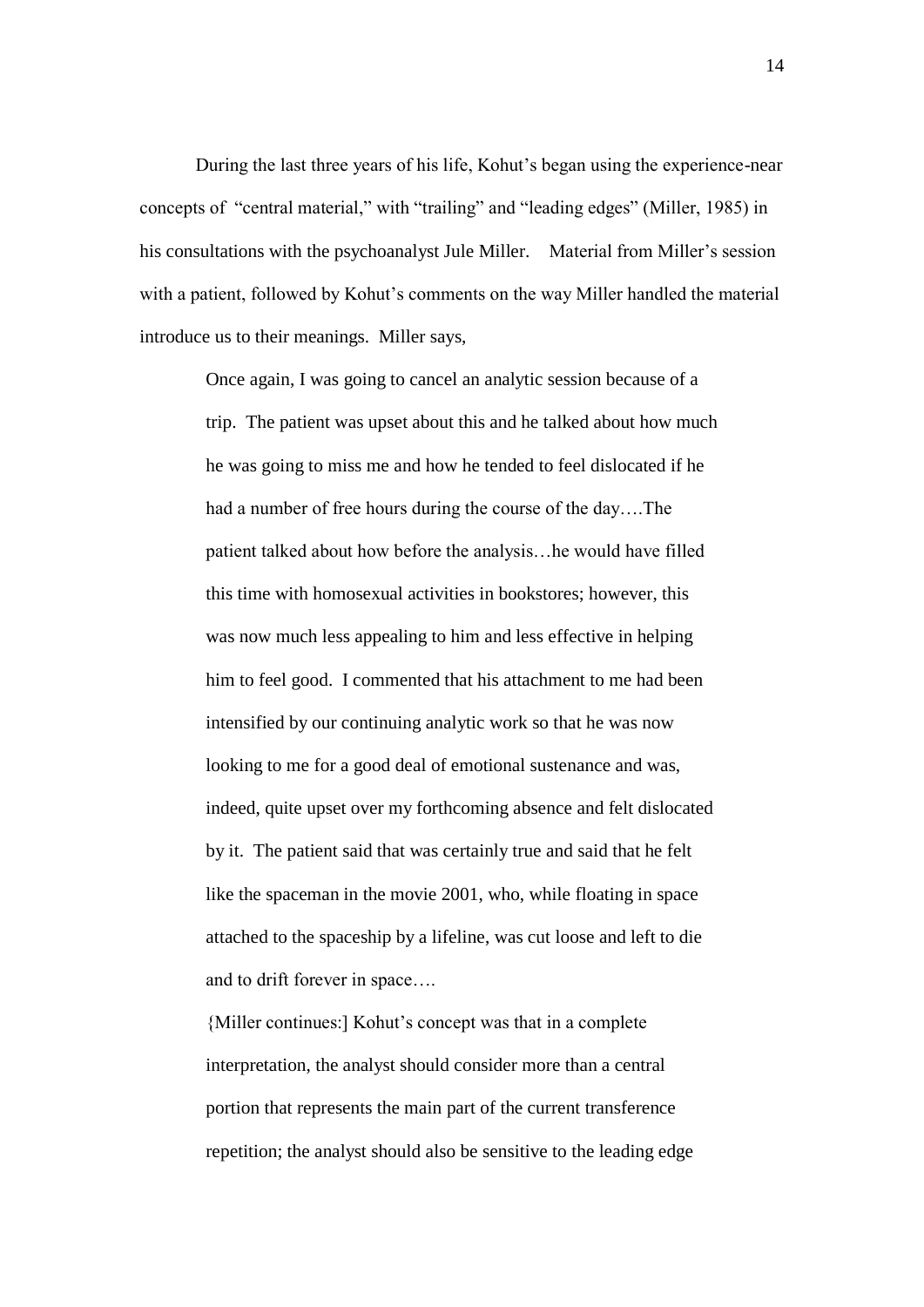and trailing edge of the material in question. For example, Kohut might have commented in this instance that what was being repeated with me was the patient's wish for an idealizable selfobject or a strong father. When he learns that I am going to leave him unexpectedly, he is disappointed and angered, and he responds with the abandoned spaceman image and related feelings. This was the middle part of the interpretation, according to Kohut, and I had stayed at that level. He thought that it could have been expanded to include the leading edge and trailing edge. The trailing edge includes more genetic material when it is available either through the patient's associations, or the analyst's empathic ability to discern likely genetic configurations…. At the other edge of the formation, the leading edge, one would consider the evolving and developing aspects of the transference relationship, as well as other factors of the patient"s progress – how he handles conflicts, what new or different tactics he uses to manage it [pp. 18-19].

Tolpin (2002) uses Kohut"s concepts of leading and trailing edges in her clinical work and supervision. The leading edge, she now calls "forward edge." She is particularly concerned about a "one-sided emphasis on repetition of trailing edge developmental pathology while at the same time short-circuiting the in-depth reanimation of transferences of health" in modern psychotherapy (p. 170). She thinks, "analysis of the forward edge of transference is as important, at the very least, as analyzing revived trailing edge pathology" (pp. 170-171). She encourages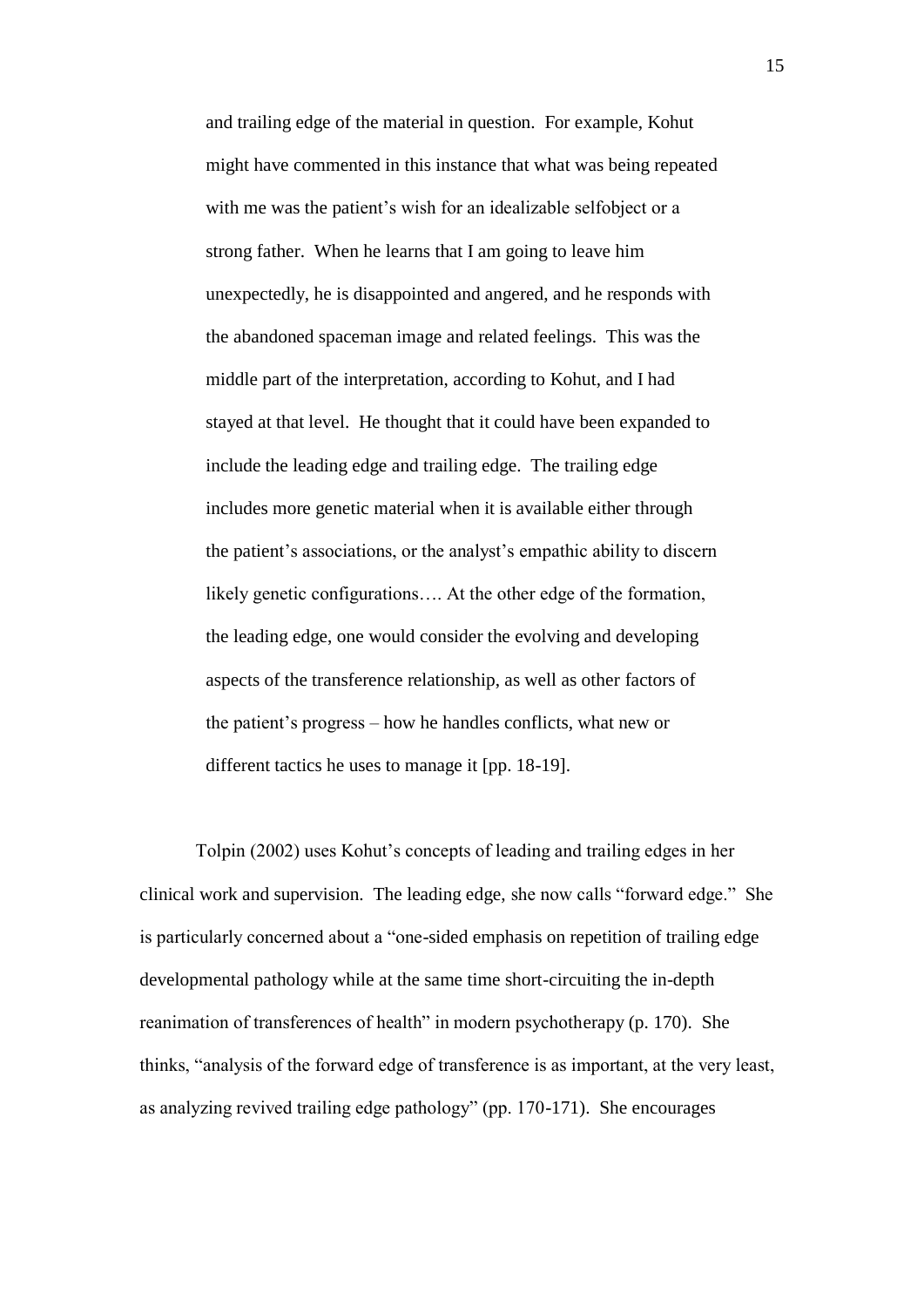psychotherapists to look for the "tendrils of health" in the material that the patient presents. Tolpin (2002) says,

> It is crucial to stress that fragile tendrils of remaining healthy needs and expectations are not readily apparent on the surface….we have to be primed to look for them in order to see them and tease them out from the trailing edge pathology in which they are usually entwined [p. 169].

To illustrate, Tolpin points to a Guntrip (1961) case. The patient, a professional man in his forties, presented with the symptom that he was preoccupied with breasts and felt compelled to look at every woman that passed. Guntrip thought that the patient"s breast preoccupation, which interfered with the patient"s work, was a regressive symptom. As the analysis proceeded, the symptom diminished, replaced by a fantasy that he would retire to an isolated part of the country on the sea coast, and there build a strong house and wall it off from the busy inland life. As the analysis proceeded further, the fantasy shifted to an impregnable castle on top of a breast-shaped mountain. Guntrip interpreted these fantasies as regressive wishes, first for the safety of the nurturing mother and then a return to the safety of the womb. A week after he gave these interpretations, the patient broke off the analysis.

In trying to understand the patient's abandonment of the analysis, Guntrip realized that his emphasis on regression had been too backward looking. He had missed the possibility that the patient's preoccupation with breasts could be a constructive and forward-looking struggle to defeat his powerful longing to take flight from the post-natal world. He realized he had been too negative in his interpretation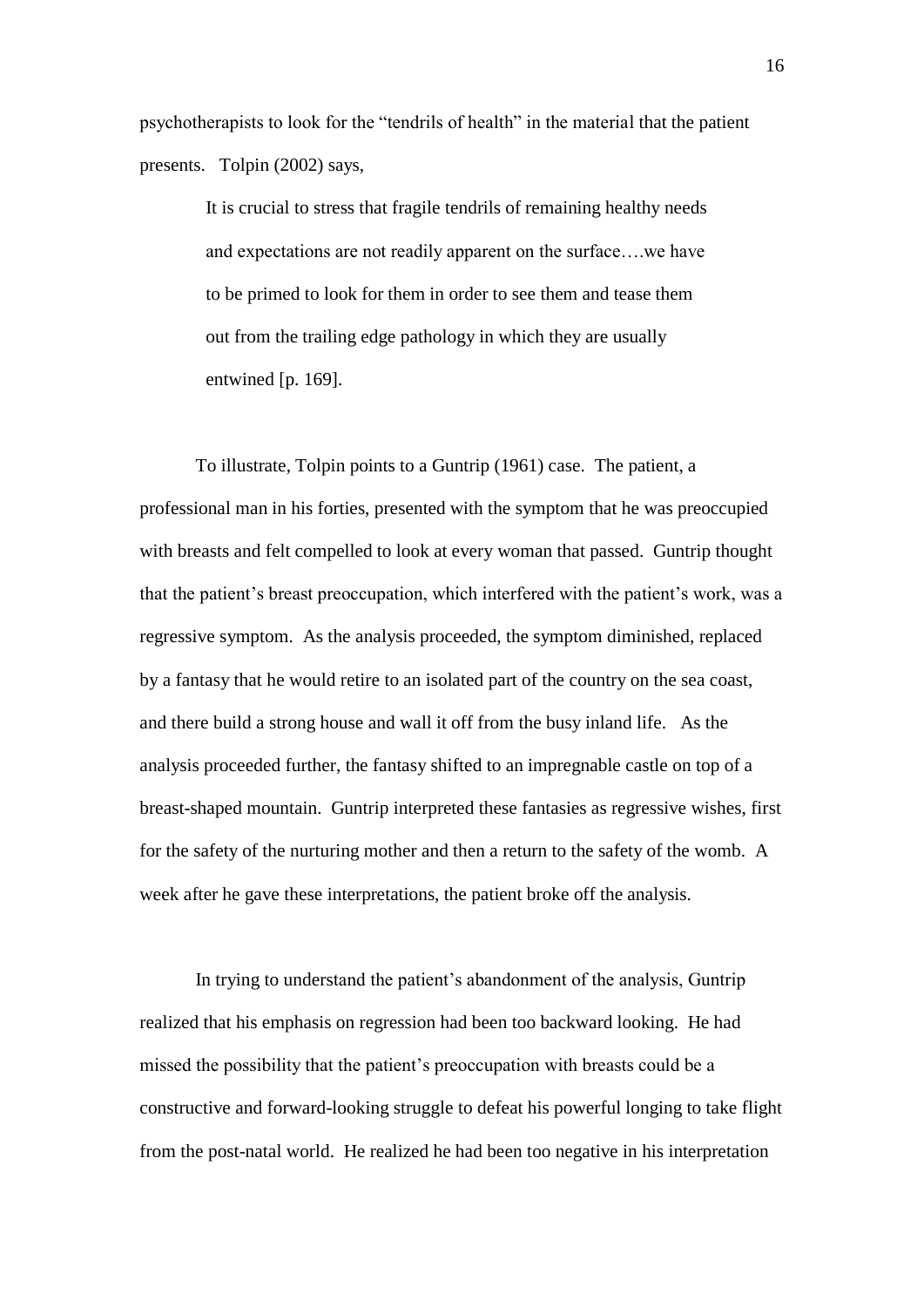to the patient and had missed the tendrils of hope in the breast image. So, in fleeing psychoanalysis, the patient had avoided an intensification of his feelings of hopelessness that were stimulated by Guntrip's trailing edge interpretations. Commenting on this case Tolpin (2002) says, "When we learn to see the consequences of self-fragmentation and understand the turn toward the breast/selfobject as a fragment of health, of clinging to life, we can begin to interpret it as such" (p. 176).

Tolpin also examines a case of Matt (Egan and Kernberg, 1984), an eightyear-old referred by his school. Tolpin (2002) summarizes Matt's presenting material as follows:

> Matt"s intelligence was superior but his schoolwork was mediocre. He had no friend and, in fact, 'everyone at school hated him' (Egan and Kernberg, 1984, p. 42). He treated his teacher as though she was his colleague, and he mistreated his peers, with whom he was totally out of step. Awkward, anxious, and ashamed to do anything physical, Matt was unable to participate with them in any everyday eight-year-old"s play. He could neither ride a bike, swim, skate, nor throw a ball. He was domineering, arrogant, demeaning with schoolmates and his five-year-old brother. He ordered them around like slaves or possessions and they either avoided or scapegoated him. Matt's problems were longstanding: he had had problems with other children at nursery school and day camp, and he was unable to acquire in-phase skills [p. 179].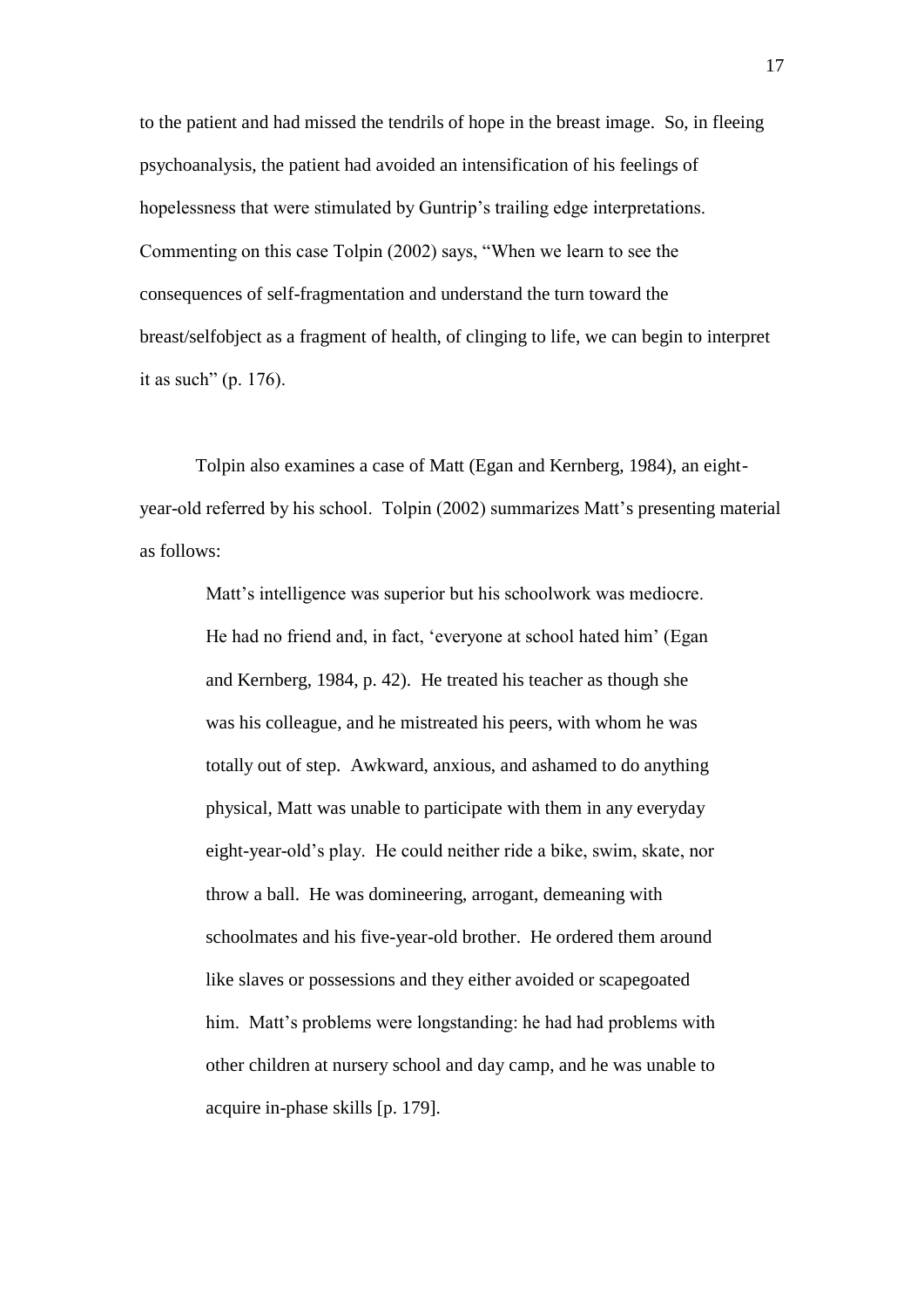Upon first meeting his analyst, Mat dutifully listed his bad habits of picking his nose, picking his fingernails, keeping his desk messy and covering the door to his room with signs. His pathological accommodation to his parents" complaints was the trailing edge of the therapy. Then Matt noticed flowers on the analyst"s desk and asked if they were real. He was offering a "tendril of health." Before a reply could be made, he noted that the analyst's clock was eight minutes ahead of his watch, and said, "I wish my watch could keep up with your clock." This statement could be given a trailing edge interpretation as a child"s unrealistic wish to compete with the therapist. However, when Tolpin (2002) viewed Matt"s statement as expressing the needs of his healthy self, she realized that he was communicating his desire to "catch up," to overcome his arrested development, and live more adaptively in the world, instead of being trapped in the world of his parents and his past. This wish to catch up was an indication of a remobilized forward edge (p. 180).

The importance of a balance in the forward and trailing edges of the therapeutic material can be seen in one of my cases. Ms P, a single, black woman in her late twenties, was referred by the Human Resources Department of a bank where she was an assistant document processor. She sought help because of depression and paranoia. Her downcast eyes, facial features, slowness of speech, limited sleep and lack of appetite confirmed her depression, but she had herself added the term paranoia because a person in the Human Resources Department had labeled her with this. Her willingness to use the term suggested the possibility that she pathologically accommodated others. However, when I asked about the paranoid diagnosis, P replied that Human Resources had difficulty believing her story. Then, as her story unfolded, it focused on a supervisor who had bullied her from the first day. She said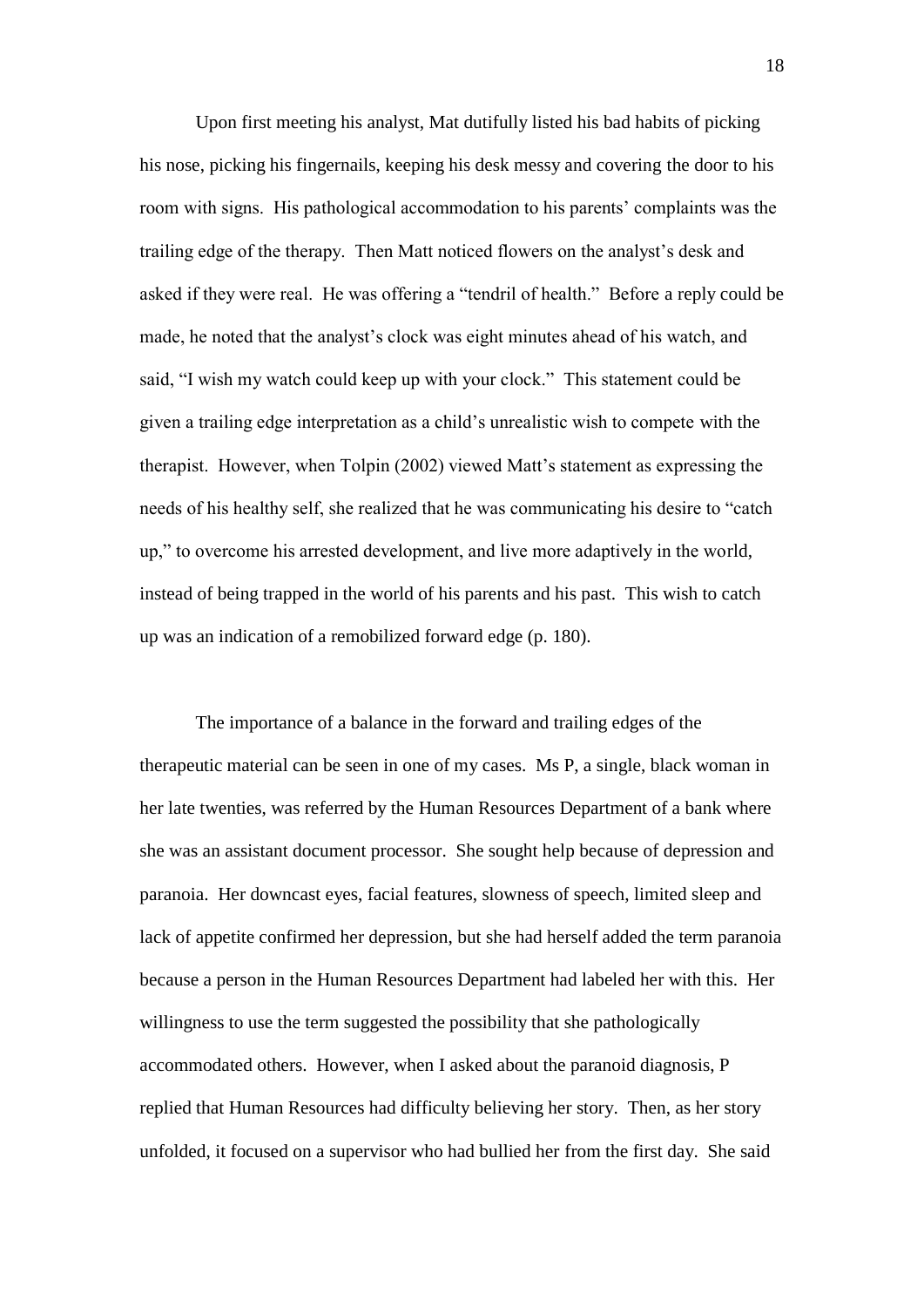this to me with difficulty and hesitation. When I suggested that perhaps she found it difficult to share her story because she feared I would not believe her, the relieved look on her face and nod of the head confirmed that my guess had been experienced empathically. So, began a circular process of growing trust and sharing. P would share something, and when I believed it, trusted me a little more. The more she trusted me, the more she shared, and the more she shared without being shamed, the more she trusted, until she was able to share very sensitive, highly shameful material.

Focusing on the work situation, she began to reveal the emotional pressure under which she worked because her black lesbian supervisor had formed a coven from the employees reporting to her, and pressured P to join their sexual "parties." Not interested in joining, her excuses elicited veiled threats from the supervisor, who began assigning all the unpleasant tasks to P. Following the supervisor's cue, other employees in her section picked on her, gave her their unwanted tasks, and made her workload impossible. Feeling alone, miserable, and in a depressed state, P was then criticized for her "aloofness." Understandably, her work productivity decreased and she despairingly believed it was only a matter of time before the supervisor would find an excuse to dismiss her from the bank.

 During this story of her employment, forward edge and trailing edge material gradually presented itself. The trailing edge took center stage as P, after nine months of twice-a-week treatment, shared her background of abuse and humiliation growing up. Then, a major precipitating event occurred at a family party to celebrate her mother's birthday, when, after the consumption of large quantities of alcohol, two inebriated cousins raped her. Exploration of the patient"s feelings about this rape led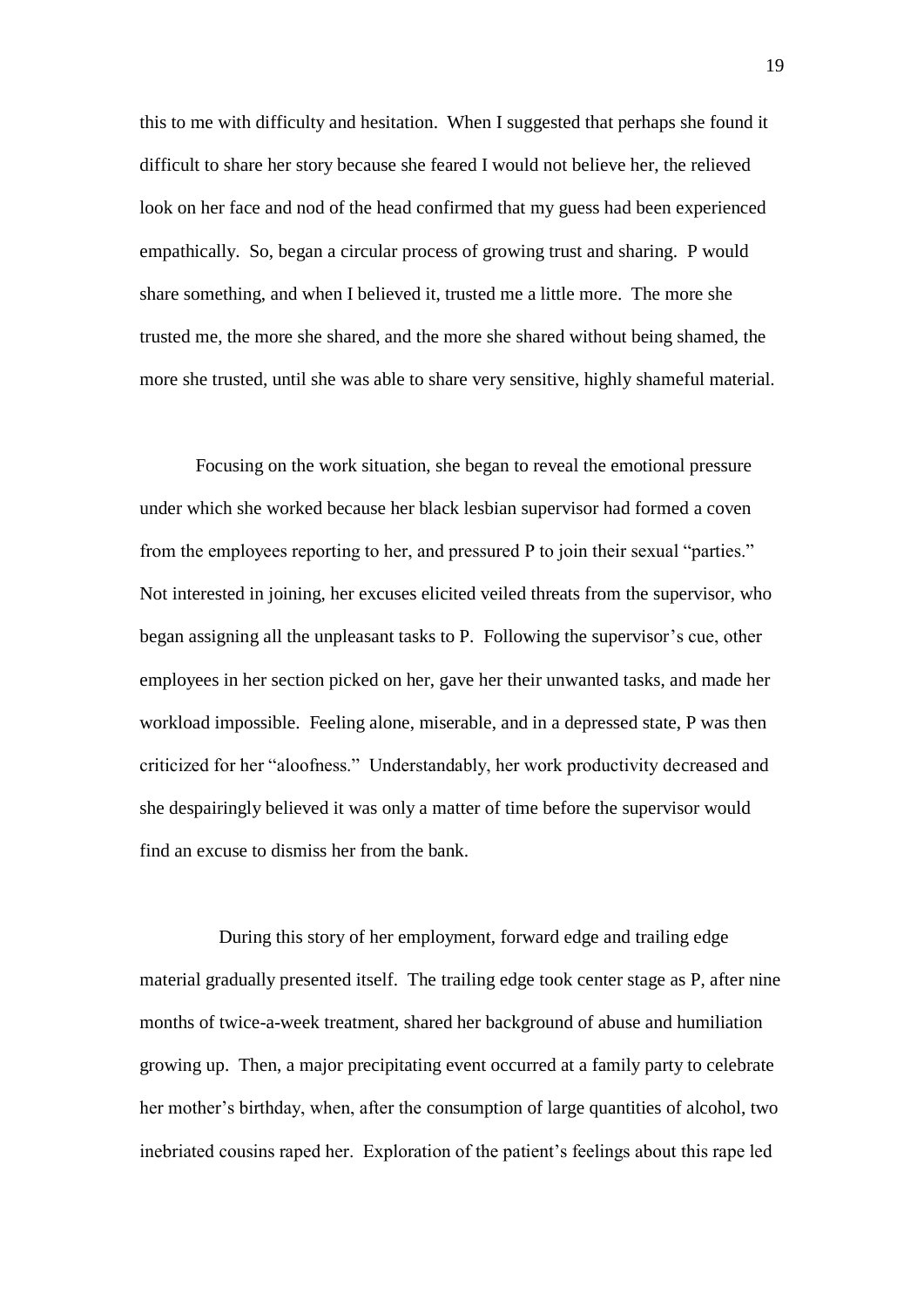to the revelation that family members had sexually abused her fairly regularly since her early teenage and that she had organized her life around expectations of being shamed and humiliated.

In later sessions Ms P expanded her family background and the trailing edge of her experiences of humiliation. She had no knowledge of a father because her mother didn"t know who he was, having lived the life of a quasi prostitute. For years her mother had known a number of concurrent, regular male lovers, each of whom helped to financially support her, and when P reached her teens, the mother sometimes sold a night of sex with P to one of her lovers. This material was gradually revealed, accompanied by deep feelings of shame. Not all the material was training edge.

Soon after commencing psychotherapy, a forward edge emerged. P had dropped out of high school in the middle of tenth grade and had supported herself from menial jobs that reinforced her feelings of shame and humiliation. Before long, realizing she was trapped in a cycle of humiliation and poverty, she attended night classes and, after four years, received her high school equivalency certificate. The bank then hired her when it needed to increase a quota of blacks in its work force.

P showed pleasure when I took interest in her success. As she shared details about this forward move in her life, her eyes sparkled, a smile came on her face, and her depression receded into the background. When bullied at work, the trailing edge feelings of depression moved into her foreground. As she recalled each incident, P"s

20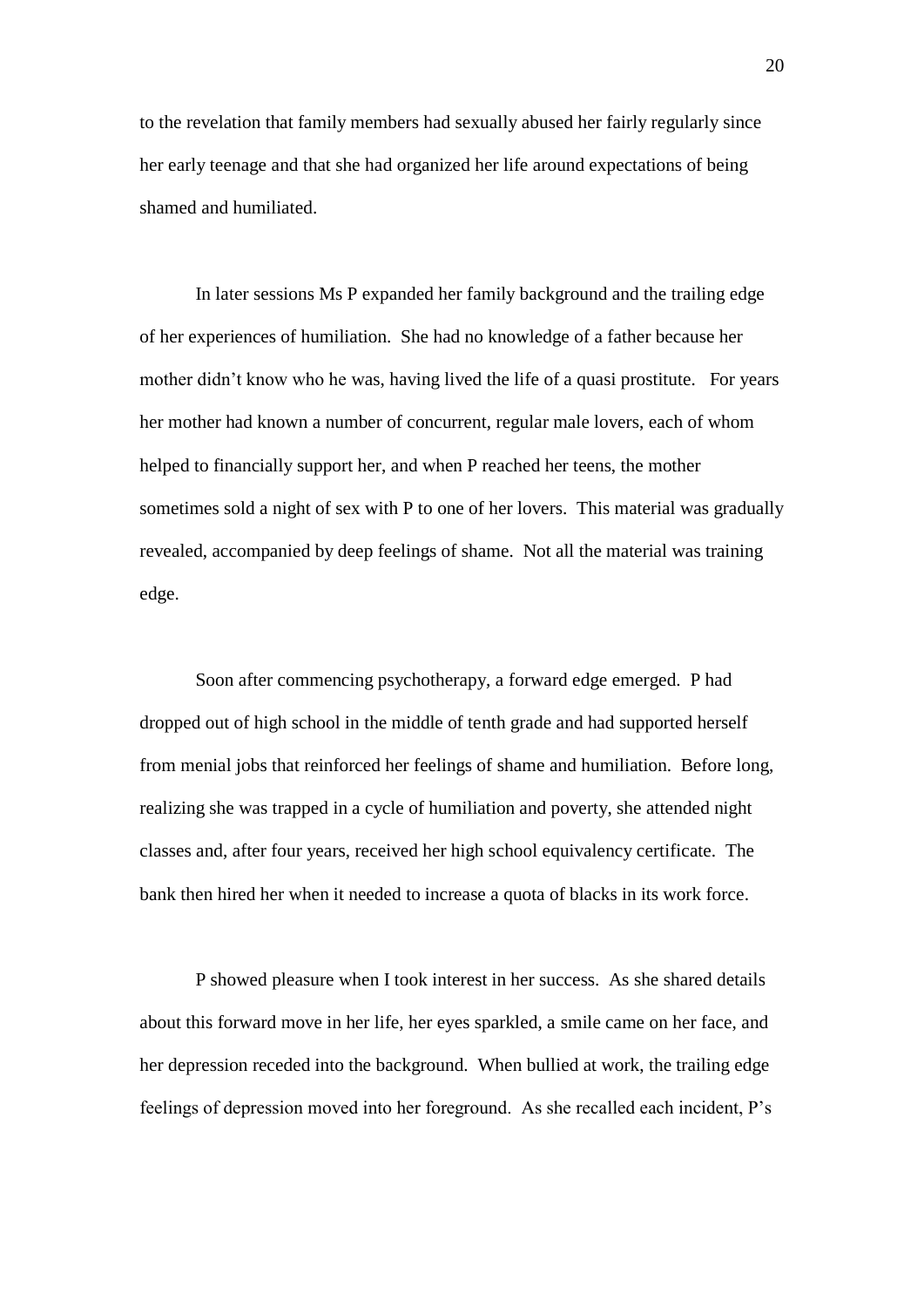shame-induced mask of depression lifted to reveal feelings of disgust, contempt and anger at those who abused her.

Then, after another incident the supervisor warned her that she would be terminated on the next occasion. Until then she had contained herself out of fear of losing her job, but if she was going to loose it anyway, she felt like complaining to the Human Resources Department, even though she feared they would not believe her. It was a crisis, a time that was ripe with opportunity as well as danger – as the Chinese word for danger means. So I asked, "Do you think that I believe you?" A slight flick of excitement came over her face as she replied, "Yes, I do." I continued, "Then it is possible that someone in Human Resources will believe you too! Think about it."

Two days later P"s face was alive with excitement. She wanted to know that if she reported her situation to the Human Resources Department, would I support her? I responded, "Yes!" I would be willing to write a letter to the Human Resources Department of the bank that indicated I had been following the events of her section in the bank for several months and believed the essentials of her account. The letter was never needed, however. After she complained to the Human Resources Department, P was immediately removed from her section and placed in a Commercial Loan Department as an administrative assistant, a clear promotion with increased pay. The symbolic victory over the bullying supervisor (mother and family members) was sweet, but the key forward edge movement was in the experience of being believed, and the dent in the belief that she would always have to passively accept humiliation.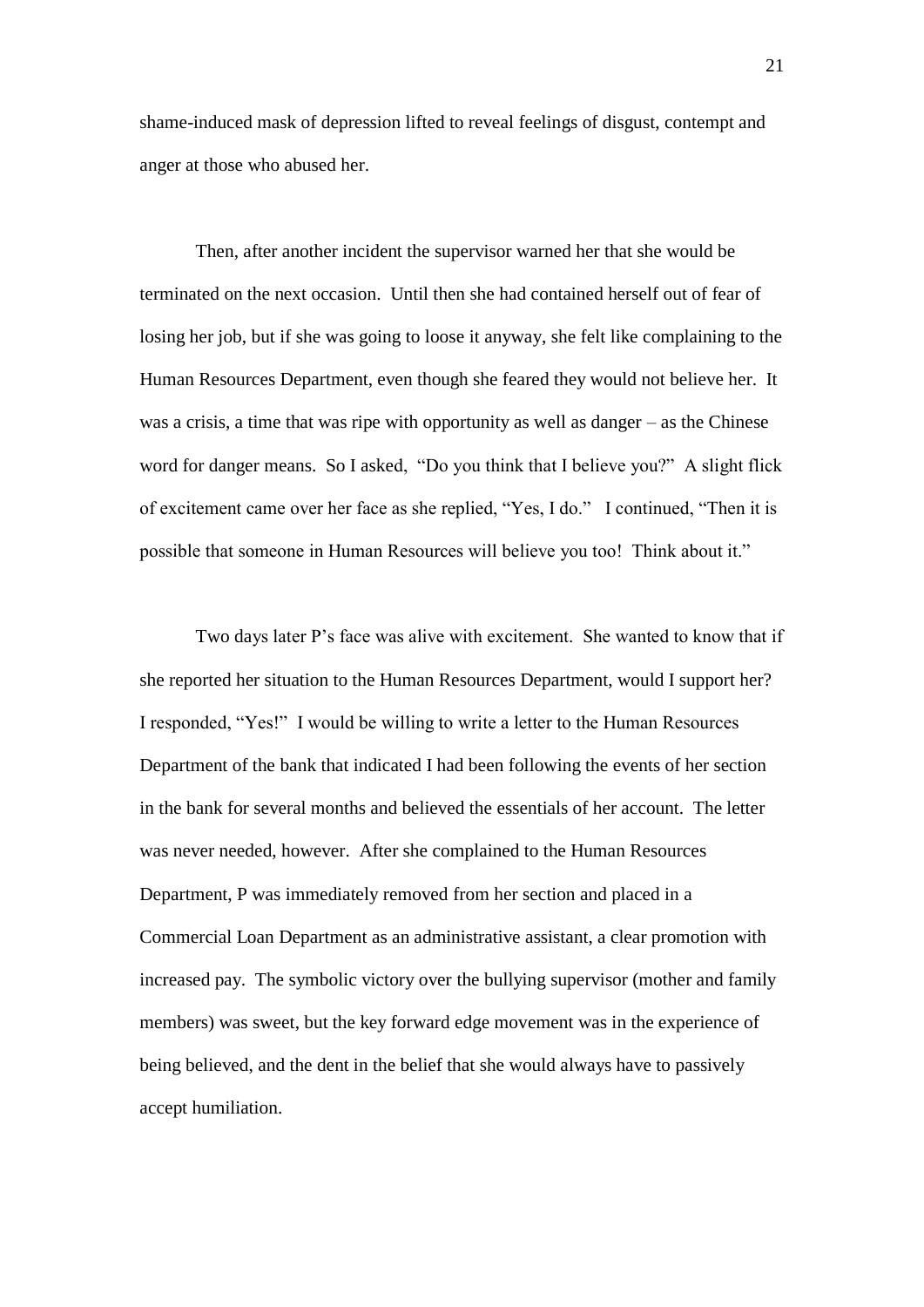#### (3) in science as objective and subjective knowledge

This point will be brief as it is explicated in the introductory chapter of the book, "Postulates of Kohut" (Lee, Rountree, and McMahon, 2008). There we make the point that objective science seeks to measure knowledge as repeatable patterns of objective knowledge, whereas psychotherapy is subjective knowledge that forms the science of the unique. Although knowledge of the unique is not measurable using the methods of objective science, it is experienced and it is known. With it life is vitalized; without it, life withers and dies. This means that the earliest capacity of the infant to see both patterns and novelty in the "surround" reflects a basic structure of human existence that continues to be manifested in the more sophisticated and complex undertakings of adult activities. In seeing a forward edge to repetitive patterns of seemingly pathological ideas and behavior, effective psychotherapy, as a science of the unique, paves the way for new and novel discoveries that breath life into stale and despairing human entrapments.

So, there is a link between Stern"s study of the rudimentary self-organizing search for invariance and novelty in infants, the need to respond to both the forward and trailing edges in the conduct of psychotherapy, and in the need for objective and subjective sciences to balance each other. Stern's studies help us understand why it is that an overemphasis on the trailing edge restricts the results of psychotherapy. While the search for invariance helps us to appreciate novelty, it is novelty that helps keep us interested in life and feeling alive. It is in understanding that the tendrils of health are connected to the search for novelty and that this search forms the forward edge of psychotherapy that transforms repetitive patterns and improves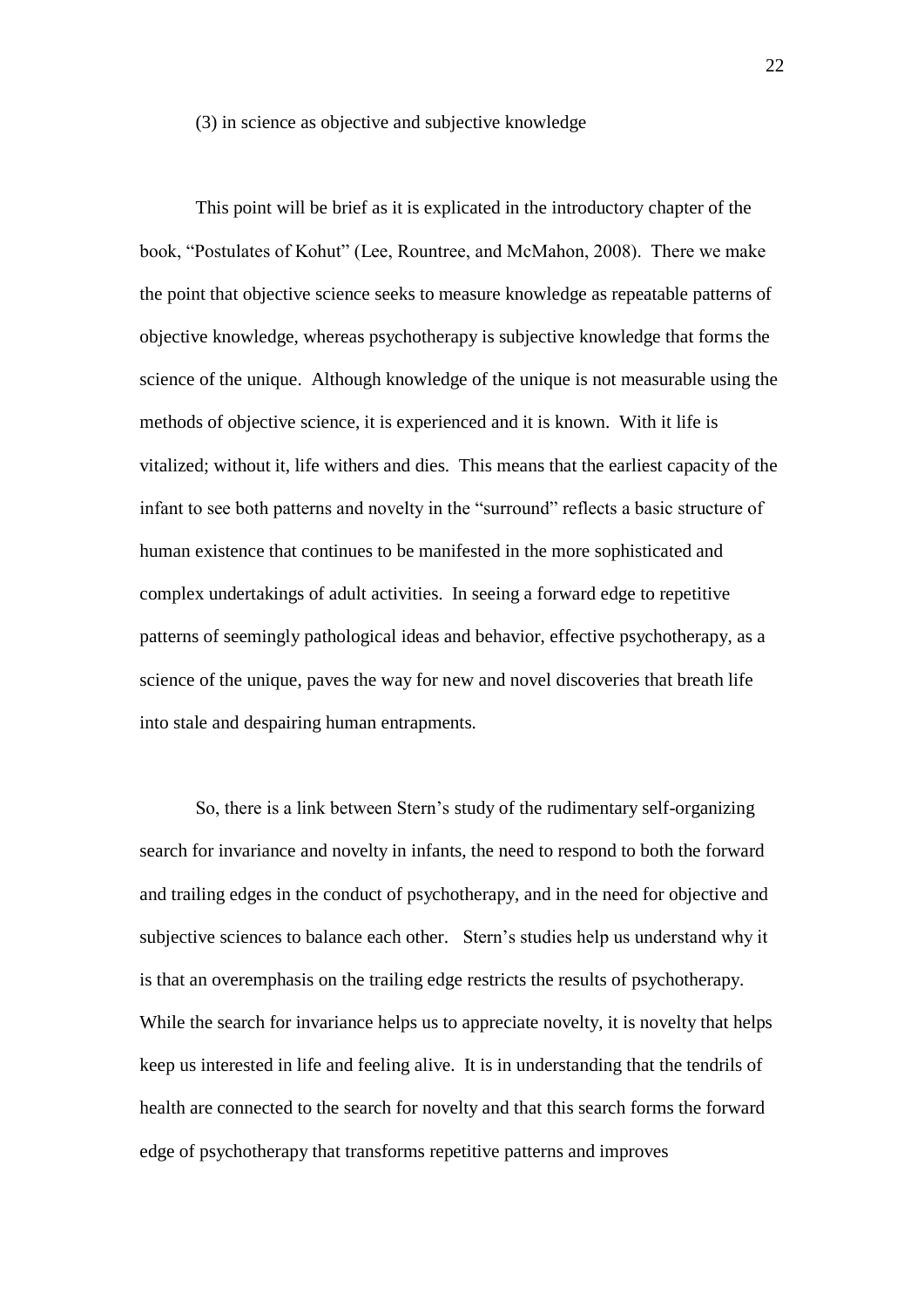psychotherapeutic results. This is why psychotherapy, as a science of the unique, is an important corrective to the modern day overemphasis of science as knowledge that is a search for objective patterns.

## References

- Balint, M. (1932), Character analysis and new beginning. In: M. Balint, Primary Love and Psycho-Analytic Technique. First Edition: Hogarth Press, London; Liveright Publishing Co. (1952)
- --- (1934), Critical notes on the theory of the pregenital organization of the libido. In: M. Balint. Primary Love and Psycho-Analytic Technique. First Edition: Hogarh Press, London, Liveright Publishing Co. (1952).
- --- (1968), The Basic Fault. New York: Bruner-Mazel
- Clark, R., (1984), Einstein: The Life and Times. Abrams: New York.
- DeCasper, A. & Carstens, A. (1980), Contingencies of stimulation: Effects on learning and emotion in neonates. Infant. Behav. & Dev., 4:19-36.
- Edelman, G. (1987), Neural Darwinism. New York: Basic Books.
- Egan, J., & Kernberg, P. (1984), Pathological narcissism in childhood. J. Amer. Psychoanal. Assn., 29:179-219.
- Emde, R., Gaensbauer, T. and Harmon, R. (1976), Emotional expression in infancy: a biobehavioral study. Psychological Issues Monograph Series, 10(1), No 37.
- Freud, S. (1905b), Fragment of an analysis of a case of hysteria. Standard Edition. 7: 125-243. London: Hogarth Press, 1953.
- --- (1912), The dynamics of transference. Standard Edition. 12: 97-108.
- --- (1937a), Analysis terminable and indeterminable. Standard Edition. 23: 209-253. London: Hogarth Press, 1964.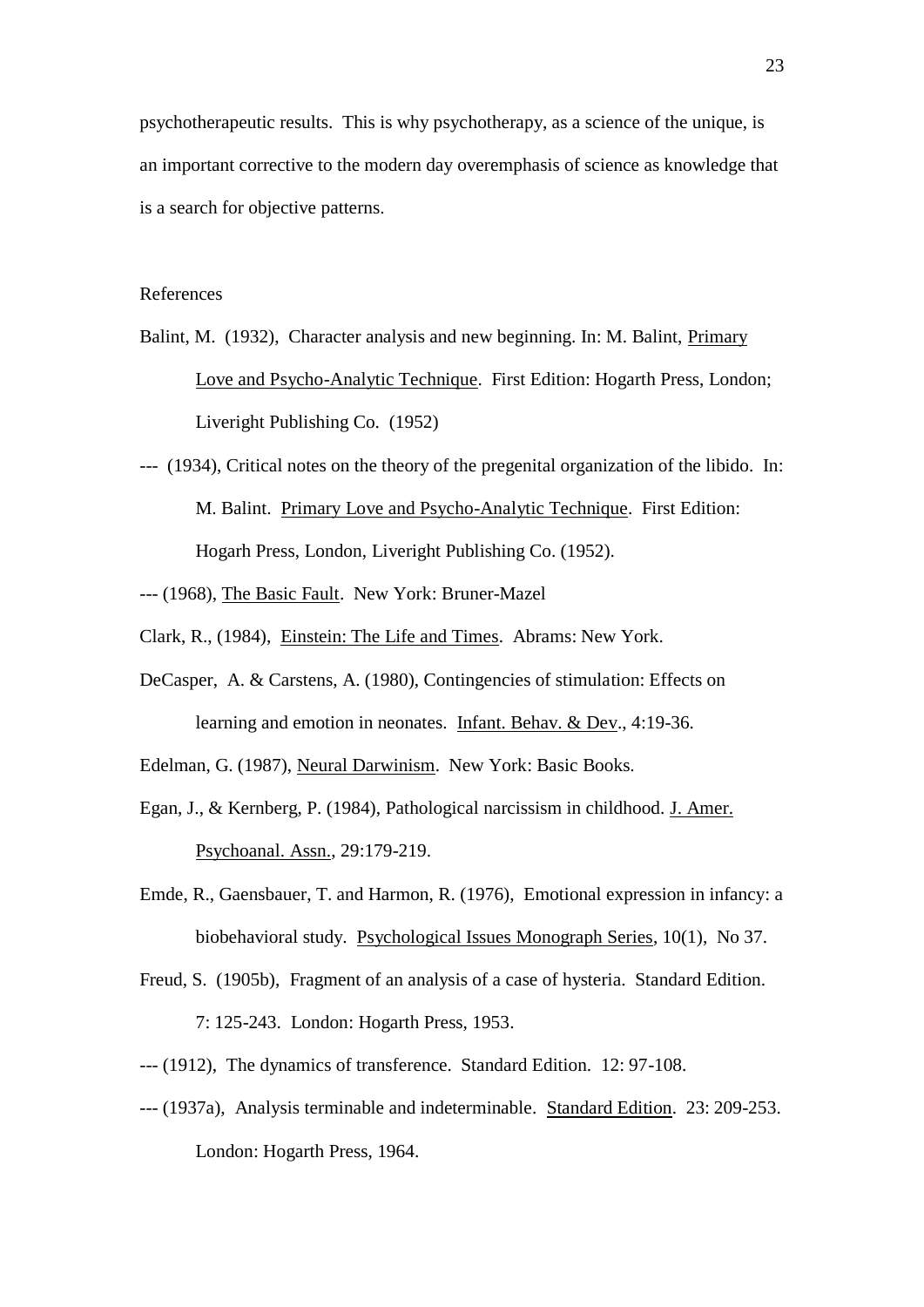Gadamer, H. (1993), Truth and Method. New York: Continuum.

- Greenson, R. (1969), The nontransference relationship in the psychoanalytic situation. In: Explorations in Psychoanalysis. New York: International Universities Press. 1978
- --- (1971), The "real" relationship between the patient and the psychoanalyst. In: Explorations in Psychoanalysis. New York: International Universities Press. 1978.
- Guntrip, H. (1961), Personality Structure and Human Interaction. New York: International Universities Press.
- Kohut, H. (1971), The Analysis of the Self. New York: International Universities Press.
- --- (1977), The Restoration of the Self. New York: International Universities Press.
- --- (1984), How Does Analysis Cure? Chicago: Chicago University Press.
- Lee, R. and Martin, J. (1991), Psychotherapy After Kohut: A Textbook of Self Psychology. Hillsdale, NJ: The Analytic Press.
- ---, Rountree, A. and McMahon, S. (In Press), Five Kohutian Postulates:

Psychotherapy Theory from an Empathic Perspective. New York: Aronson.

- Mehler, J., Jusczyk, P., Lambertz, G., Halsted, N., Bertoncini, J. & Amiel-Tison, C. (1988), A precursor to language acquisition in young infants. Cognition, 29: 143-178.
- Miller, Jule, (1985), How Kohut actually worked. In: Progress in Self Psychology, Vol. 1. ed. A. Goldberg. New York: Guilford. Pp. 13-30.
- Orange, D. (1994), Countertransfer4ence, empathy, and the hermaneutic circle. In: Intersubjective Perspective, ed. R. Stolorow, G. Atwood & B. Brandchaft. Northvale, NJ: Aronson, pp 177-186.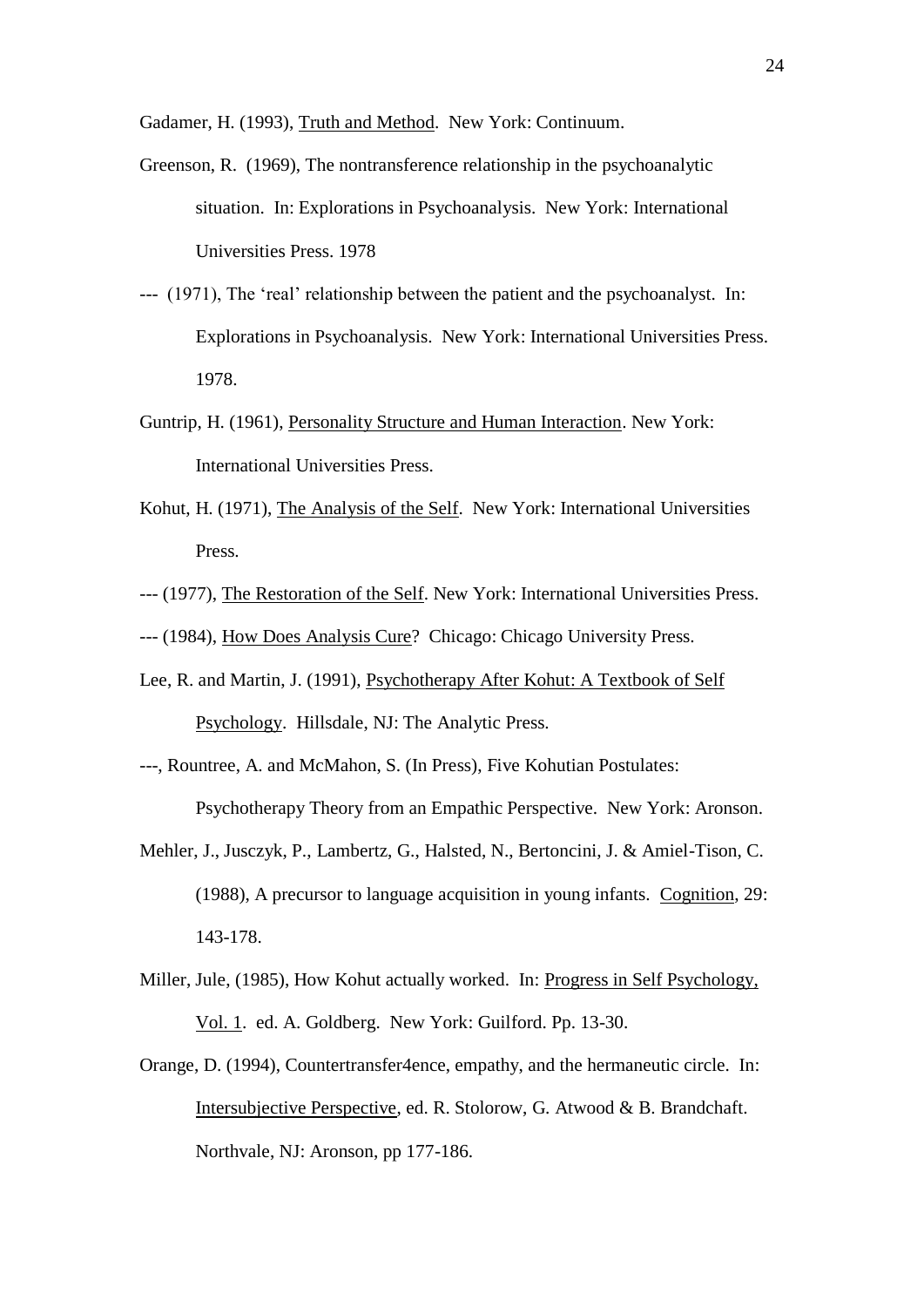- --- Atwood, G., Stolorow, R. (1997), Working Intersubjectively: Contextualism in Psychoanalytic Practice. Hillsdale, NJ: The Analytic Press.
- Panksepp, J. (1998), Affective Neuroscience: The Foundations of Human and Animal Emotions. Oxford: Oxford University Press.

Pinker, S. (2002), The Blank Slate. New York: Viking.

- Schwaber, E. (1983), Psychoanalytic Listening and psychic reality. Internat. Rev. Psycho-Anal., 10: 379-392.
- Shane, M., Shane, E., and Gales, M. (1997), Intimate Attachments. New York: Guilford.
- Spitz, R. (1965), The First Year of Life. New York: International Universities Press.
- Stern, D. (1985), The Interpersonal World of The Infant. Basic: New York
- Stolorow, R. & Atwood, G. (1992), Contexts of Being. Hillsdale, NJ: The Analytic Press.
- Stolorow R. & Lachmann, F. (1980), Psychoanalysis of Developmental Arrests: Theory and Treatment. New York: International Universities Press.
- Stolorow, R. Brandchaft, B., & Atwood, G., (1987), Psychoanalytic Treatment: An Intersubjective Approach. Hillsdale, NJ: The Analytic Press.
- Tomkins, S. (1962), Affect, Imagery and Consciousness. New York: Springer.
- Tolpin, M. (2002), Psychoanalysis of normal development. In: Postmodern Self Psychology:Progress in Self Psychology, Vol. 18. Ed. A. Goldberg. Hillsdale, NJ: The Analytic Press. Pp. 167-190.

This paper honours Harry Bethune, the Melbourne psychiatrist whose therapeutic results using an infectious humour kept a leading edge long before it was theoretically understood, and made him a pioneer on the "new beginning."